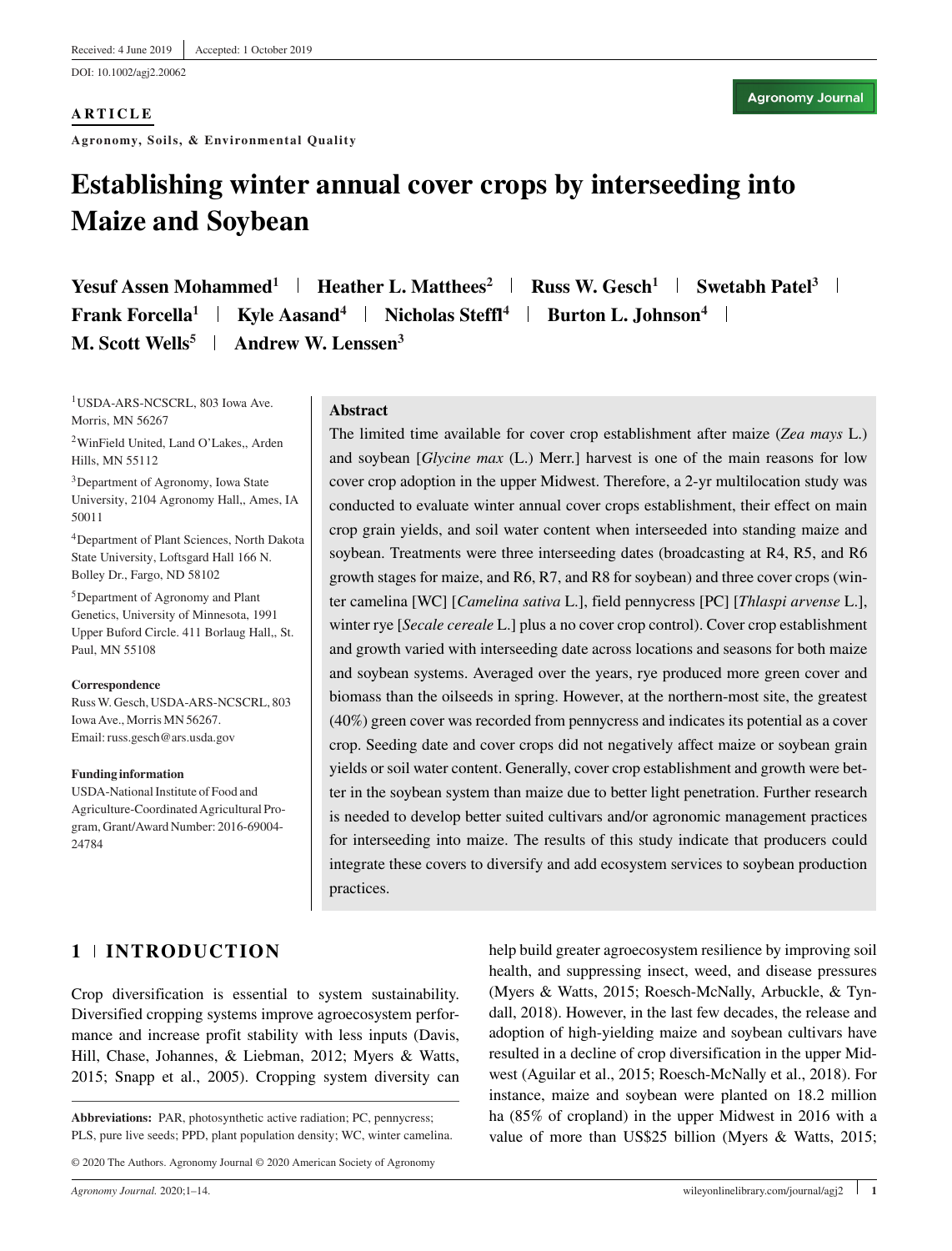USDA-NASS, 2016). This limited crop diversification contributes to the cause of unintended environmental consequences such as increased prevalence of herbicide resistant weeds, loss of pollinator habitat, and increased nitrate N loading of water sources (Davis et al., 2012; Sindelar et al., 2017; Vetsch & Randall, 2004). Introducing appropriate multipurpose cover crops into the maize–soybean rotation could improve cropping system diversity (Heaton et al., 2013; Sindelar et al., 2017) and thus could contribute to reduce these unintended environmental consequences.

A recent report of CTIC (2017) showed grain yield increases of 3.8% for soybean, 1.3% for maize, and 2.8% for wheat following cover crops. Miguez and Bollero (2005) meta-analysis results indicated a 37% maize grain yield increase in the United States and Canada when maize was seeded following legume winter cover crops. This meta analysis showed that the increase in maize grain yield depends on the cover crop species used. However, producers have described several barriers to increased cover crop adoption. These include lack of enough time to establish cover crops following maize and soybean harvest, limited winter-tolerant crop species, additional input costs, and lack of attractive and measurable short-term economic benefits of growing cover crops (Basche & Roesch-McNally, 2017; CTIC, 2016; Myers & Watts, 2015; Singer, 2008). These limitations should be addressed to enhance cover crop adoption.

Winter rye, the most popular cover crop in the upper Midwest (CTIC, 2016), is either terminated or utilized for livestock feed prior to planting the primary crop (Krueger, Ochsner, Porter, & Baker, 2011). The amount of forage produced may not justify the economic costs associated with winter rye establishment and grazing is not a common practice in the Midwest. Additionally, maize following winter rye can suffer yield losses due to diseases (Acharya et al., 2017, 2018). Winter camelina and PC, both cold-hardy winter annuals, require less inputs (such as fungicides and pesticides) and could serve as alternative cover crops to winter rye with the added benefits of providing nectar and pollen for pollinators during flowering, and can be harvested for use of their seed oil for several industrial and food-use applications (Berti, Gesch, Eynck, Anderson, & Cermak, 2016; Eberle et al., 2015; Fröhlich & Rice, 2005; Gesch & Archer, 2013; Gesch & Cermak, 2011; Johnson, Kantar, Betts, & Wyse, 2015; Keske, Hoag, Brandess, & Johnson, 2013; Mohammed, Chen, & Afshar, 2017; Wysocki, Chastain, Schillinger, Guy, & Karow, 2013; Zaleckas, Makarevičienė, & Sendžikienė, 2012). These oilseed crops also allow double and relay cropping, and thus may incentivize farmers to increase their adoption (Berti et al., 2015; Bishop & Nelson, 2018; Gesch & Archer, 2013; Gesch, Archer, & Berti, 2014; Sindelar et al., 2017). Additionally, Liu, Wells, and Garcia (2019) showed that WC and PCseeded as cover crops in Minnesota increased maize grain yield compared with winter rye.

#### **Core Ideas**

- Interseeding cover crops did not affect main crop yields or soil water content.
- Pennycress and camelina did not perform as well as rye when interseeded.
- Cover crop establishment into standing soybean is feasible but challenging in maize.
- Interseeding winter annual cover crops into soybean could increase ecosystem services.

Previous studies showed that direct sowing of WC from September through early October (Gesch & Cermak, 2011) and PC in late August through September (Dose, Eberle, Forcella, & Gesch, 2017) worked well to maximize seed and oil yields in the following season. But the limited time available to establish these oilseed crops after maize and soybean harvest poses a challenge. Interseeding these oilseeds into standing maize and soybean may provide an opportunity for successful establishment before freezing conditions occur.

Inconsistent results on the effects of interseeding cover crops on main crop yields and cover crop establishment have been reported. Bich, Reese, Kennedy, Clay, and Clay (2014) and Noland et al. (2018) showed successful cover crop establishment at the vegetative maize growth stage without compromising grain yield. Similarly, Bishop and Nelson (2018) demonstrated that interseeding PC at the vegetative and reproductive growth stages of maize and soybean had no effects on maize and soybean grain yields. Because interseeding cover crops into maize production systems appears to present little risk to maize yield, Belfry and Van Eerd (2016) suggested focusing research on optimizing cover crop interseeding dates. However, in contrast, Uchino, Iwama, Jitsuyama, Yudate, and Nakamura (2009) reported that cover crops interseeded into maize and soybean decreased their grain yields due to competition. Similarly, Berti, Samarappuli, Johnson, and Gesch (2017) also showed that interseeding WC into standing maize and soybean during early vegetative stages (<V4) could result in competition. These studies showed that if cover crops were interseeded at the same time as the crop or during early vegetative stages of main crops, they can act like weeds competing with the main crops and cause yield loss. Conversely, if they are seeded late following maize and soybean harvest, cover crop establishment and their winter survival will be challenged.

Interseeding late in the reproductive development stage of maize and soybean could be an option to eliminate or reduce competition and enhance winter survival. However, information on late interseeding of WC and PC compared with winter rye is limited in the upper Midwest. Identifying an appropriate time to interseed these oilseed crops to achieve successful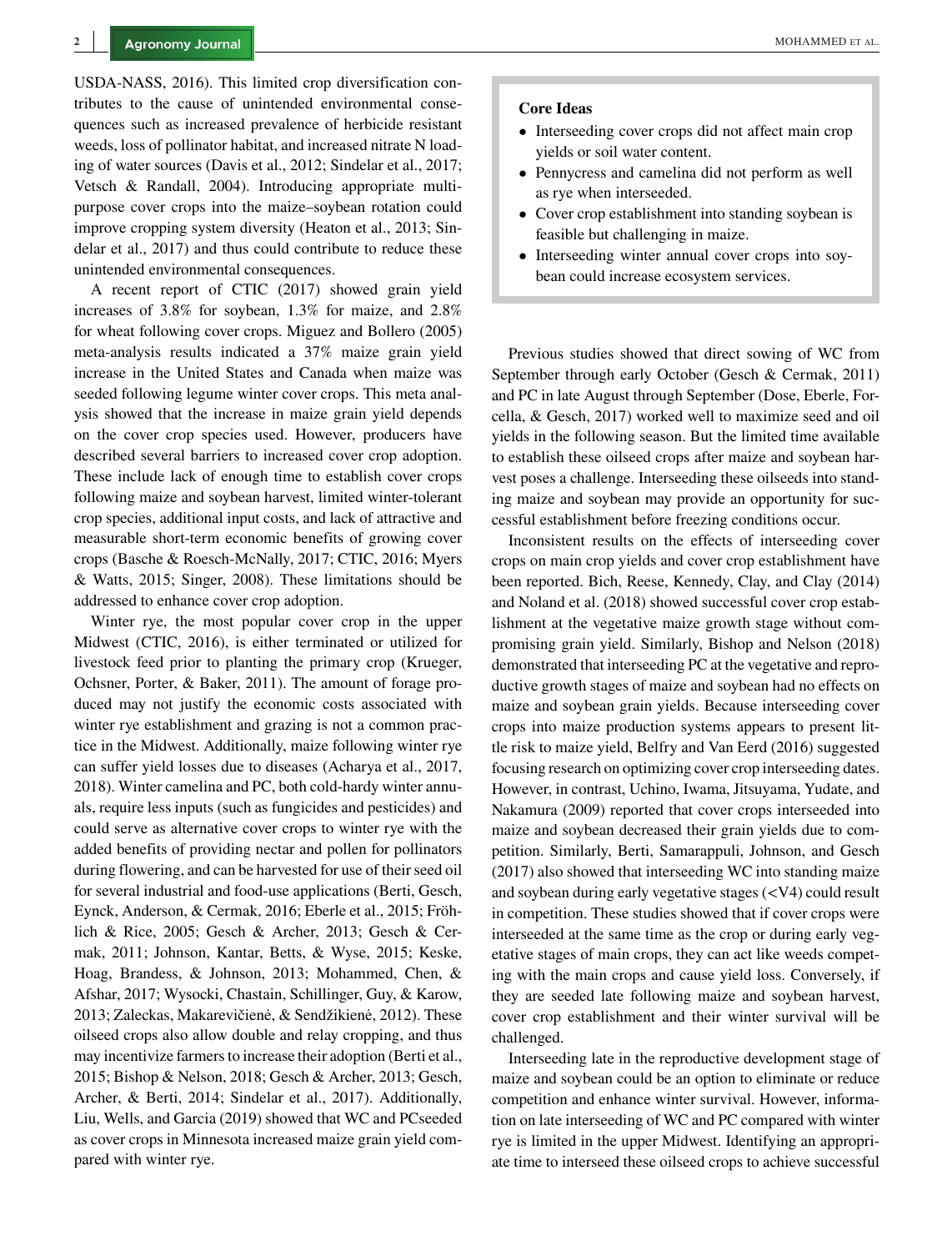establishment and winter survival with no yield tradeoff to the main crop is needed. Accordingly, we hypothesized that WC and PC establishment, growth, and winter survival will be improved through interseeding late in the reproductive development stages of maize and soybean without sacrificing main crop yields. Therefore, the objectives of this study were to determine the effects of interseeding date of WC, winter rye, and PC into standing maize and soybean on: (i) autumn and early spring cover crops plant population density (PPD), green cover, biomass yield, and winter survival; (ii) soil water content in autumn and in spring; and (iii) maize and soybean grain yield.

# 2 | MATERIALS AND METHODS

#### **2.1 Site description**

Field experiments were established at four locations in 2016/2017 and 2017/2018 using recommended management practices (Table 1). The four locations were Ames, IA (42◦00′ N, −93◦44′ W, and 326 m a.s.l); Morris, MN (45◦40′ N, −95◦48′ W, and 344 m a.s.l); Waseca, MN (44◦42′ N, −93◦03′ W, and 347 m a.s.l); and Prosper, ND (46◦58′ N, −97◦03′ W, and 284 m a.s.l). Data from Waseca in 2016 were not collected due to flooding and in 2017 the experiment was moved to Rosemount, MN (44◦42′ N, −93◦03′ W, and 284 m a.s.l). The soils at each site were: Clarion loam (fine-loamy, mixed, superactive, mesic Typic Hapludolls) and Webster clay loam (fine-loamy, mixed, superactive, mesic Typic Endoaquolls) in Ames; Hokans (fineloamy, mixed, superactive, frigid Calcic Hapludolls)-Svea (fine-loamy, mixed, superactive, frigid Pachic Hapludolls) complex in Morris; Kindred silt loam (fine-silty, mixed, superactive, frigid Typic Endoaquolls) and Bearden silt loam (fine-silty, mixed, superactive, frigid Aeric Calciuaquolls) in Prosper; and Waukegon silt loam (fine-silty over sandy or sandy-skeletal, mixed, superactive, mesic Typic Hapludolls) in Rosemount (Soil Science Division Staff, 2017). Monthly mean air temperature and monthly total precipitation for each location are shown in Table 2. Weather data were collected from weather stations located at each experiment site.

# **2.2 Experimental design and treatment structure**

The experiment was conducted in two separate systems (maize and soybean) with four replicates at each location using a split-plot design at three locations (Ames, Morris, & Rosemount) and a randomized complete block design (RCBD) at one location (Prosper). The main and subplot sizes were 9.1 by 7.6 m and 3.0 by 7.6 m, respectively. The main plots were cover crop seeding dates and the subplots were cover crop species. Seeding dates were R4, R5, and R6 development stages for maize and R6, R7, and R8 development stages for soybean. The cover crop species were WC, PC, and winter rye plus one control to represent the conventional maize–soybean cropping sequence. Factorial combination of these seeding dates and cover crop species plus the control were used as treatments in the RCBD case. The cover and main crop seeding dates varied for each location following recommendation and are shown in Table 1.

# **2.3 Seeding, plot management, and data collection**

Maize and soybean were planted with 76-cm row spacing at each location. The seeding rates for maize and soybean are shown in Table 1. Each plot contained four rows of maize and soybean. Maize and soybean agronomic management practices differed at each location and followed locally adapted best management practices as shown in Table 1. Prior to seeding both maize and soybean, spring tillage was performed. Pre-plant fertilizer was applied along with pre- and postemergent herbicides as needed. Weeds and insects were controlled according to need. Winter camelina (cultivar Joelle), PC (cultivar MN106) and winter rye (cultivar Rymin) were broadcasted at 1368, 1064, and 222 pure live seeds (PLS)  $m^{-2}$  which translate into 13, 17, and 84 kg ha<sup>-1</sup>, respectively. Seed rates of WC and PC were increased intentionally to improve germination and emergence under broadcast conditions. In Minnesota, Krueger et al. (2011) planted the same winter rye variety at simillar rate  $(79-94 \text{ kg ha}^{-1})$ . At Ames and Prosper, seeds were hand broadcasted between maize and soybean rows followed by a light raking to aid seed to soil contact and to simulate what was done at the other two sites. At the Morris and Rosemount sites, cover crops were seeded with a Lee Avenger (LeeAgra, Inc., Lubbock, TX) which is a high clearance tractor modified to broadcast seed with shallow incorporation using spring tines to loosen the soil and a chain dragging the soil to cover the seed. Control plots were left untouched (i.e., neither raked nor run through with the Avenger).

In autumn, prior to freezing  $\langle \langle 0^\circ C \rangle$  of the soil surface (around first week of November), cover crops were assessed for plant count, green cover, and biomass accumulation. Cover crop stand counts were taken twice from  $0.09 \text{ m}^2$  in each plot and averaged. The percentage of area covered by green plants was determined by taking two photos from the center row of each plot at 1 m height between rows of the cash crop. The photos were then evaluated using the Canopeo application developed by Patrignani and Ochsner (2015) with the default settings and the two measurements averaged per plot. Cover crop green cover data from Prosper were not collected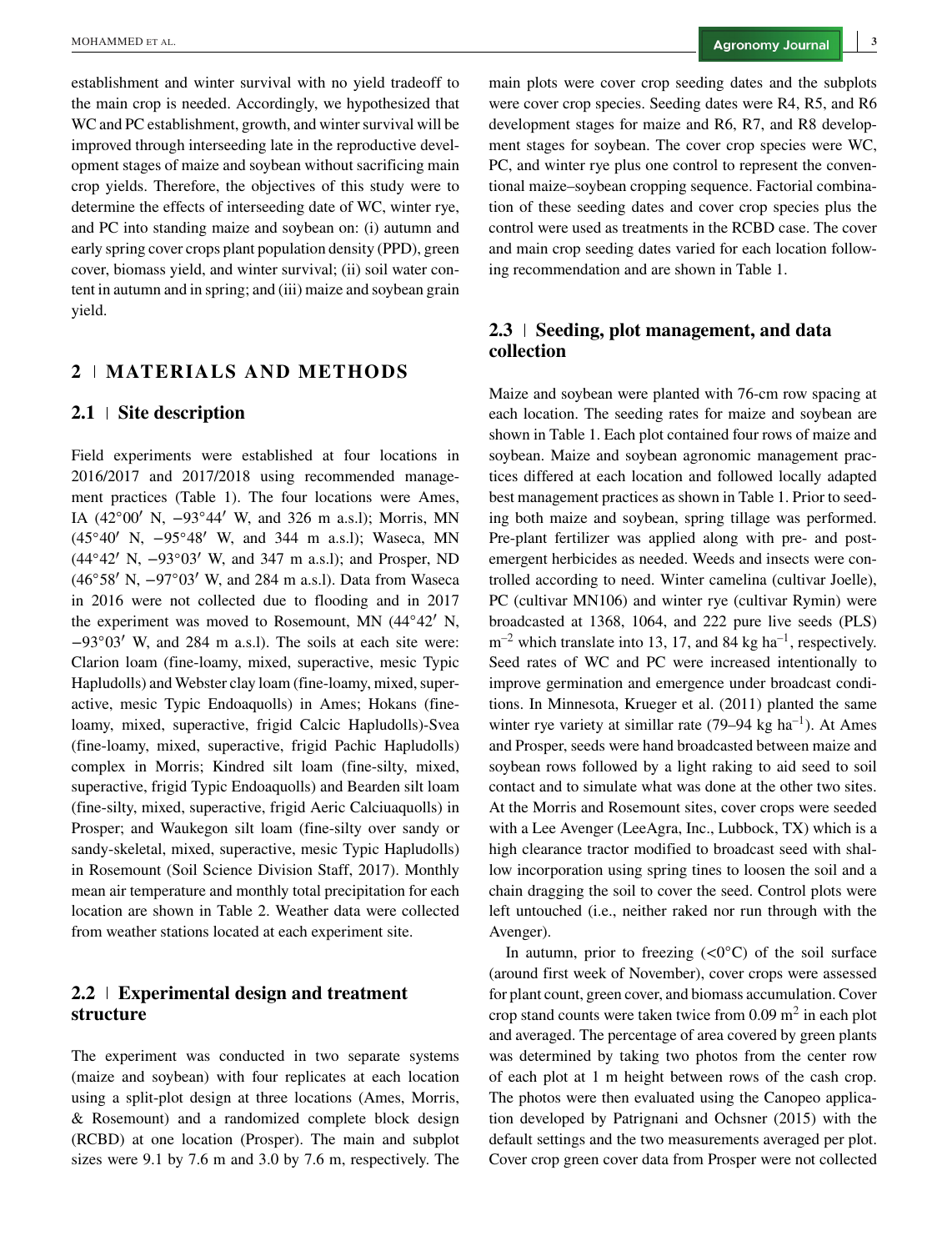| in Ames, IA; Morris and Rosemount, MN; and Prosper, ND, in 2016 | and 2017                                                                                                                              |                                                                                                                         |                                                                                                   |                                                                                                                          |
|-----------------------------------------------------------------|---------------------------------------------------------------------------------------------------------------------------------------|-------------------------------------------------------------------------------------------------------------------------|---------------------------------------------------------------------------------------------------|--------------------------------------------------------------------------------------------------------------------------|
| <b>Field operations</b>                                         | Ames                                                                                                                                  | Morris                                                                                                                  | Prosper                                                                                           | Rosemount                                                                                                                |
| Tillage                                                         | Autumn disk, spring field<br>cultivation                                                                                              | spring field cultivation<br>Autumn disk and chisel,                                                                     | Chisel in autumn and spring<br>field cultivation                                                  | Spring field cultivation                                                                                                 |
| Fertilizer                                                      | Maize: 168-123-112 kg ha <sup>-1</sup><br>$48 - 123 - 112$ N-P <sub>2</sub> O <sub>5</sub> -K<br>N-P-K; Soybean:<br>$\rm kg\,ha^{-1}$ | Maize:168-79-34-11 kg ha <sup>-1</sup><br>N-P-K-S, and 0.3 kg<br>$ha^{-1}Zn$                                            | Maize received 124 kg N ha <sup>-1</sup><br>from urea with urease and<br>nitrification inhibitors | Maize received 129 kg N ha <sup>-1</sup><br>from anhydrous ammonia                                                       |
| Herbicides                                                      | 3.5 L ha <sup>-1</sup> pendimethalin,<br>(N-(phosphonomethyl)<br>$2.2$ kg a.i. $ha^{-1}$ of<br>glyphosate<br>glycine)                 | two applications per year of<br>(N-(phosphonomethyl)<br>$1.1\ \mathrm{kg}$ a.i. ha $^{-1}$ of<br>glyphosate<br>glycine) | one applications 1.1 kg a.i.<br>(N-(phosphonomethyl)<br>ha <sup>-1</sup> glyphosate<br>glycine)   | 2.3 L a.i. ha <sup>-1</sup> S-metolachlor,<br>(N-(phosphonomethyl)<br>1.1 kg a.i. $ha^{-1}$ of<br>glyphosate<br>glycine) |
| Insecticide                                                     | None                                                                                                                                  | Lambda-cyhalothrin<br>$0.1 L a.i. ha^{-1}$                                                                              | None                                                                                              | None                                                                                                                     |
| Maize                                                           |                                                                                                                                       |                                                                                                                         |                                                                                                   |                                                                                                                          |
| Variety                                                         | DeKalb DKC57-75RIB                                                                                                                    | N31H                                                                                                                    | P863AM                                                                                            | <b>DKC46-36RIB</b>                                                                                                       |
| Seeding rate,                                                   | 7.9                                                                                                                                   | 8.2                                                                                                                     | 7.9                                                                                               | 8.9                                                                                                                      |
| PLS m <sup>-2</sup> Seeding date                                | 17 May 2016; 15 May 2017                                                                                                              | 2 May 2016; 28 Apr. 2017                                                                                                | 5 May 2016; 12 May 2017                                                                           | 10 May 2017                                                                                                              |
| Harvesting date                                                 | 13 Oct. 2016; 31 Oct. 2017                                                                                                            | 1 Oct. 2016; 20 Oct. 2017                                                                                               | 29 Sept. 2016; 23 Oct. 2017                                                                       | 25, Oct. 2017                                                                                                            |
| Soybean                                                         |                                                                                                                                       |                                                                                                                         |                                                                                                   |                                                                                                                          |
| Variety                                                         | Asgrow 2663                                                                                                                           | R2C1100                                                                                                                 | Asgrow 0838                                                                                       | Asgrow 2035                                                                                                              |
| Seeding rate                                                    | 44.5                                                                                                                                  | 43                                                                                                                      | $\frac{4}{6}$                                                                                     | 37.6                                                                                                                     |
| $(PLS \, m^{-2})^a$ Seeding<br>date                             | 17 May 2016; 15 May 2017                                                                                                              | 17 May 2016; 14 May 2017                                                                                                | 18 May 2016; 12 May 2017                                                                          | 20 May 2017                                                                                                              |
| Harvesting date                                                 | 5 Oct. 2016; 18 Oct. 2017                                                                                                             | 20 Sept. 2016; 10 Oct. 2017                                                                                             | 14 Oct. 2016; 6 Oct. 2017                                                                         | 5 Oct. 2017                                                                                                              |
| Cover crop interseeding date into standing maize                |                                                                                                                                       |                                                                                                                         |                                                                                                   |                                                                                                                          |
| R4 <sup>b</sup>                                                 | 9 Aug. 2016; 11 Aug. 2017                                                                                                             | 23 Aug. 2016; 23 Aug. 2017                                                                                              | 19 Aug. 2016; 24 Aug. 2017                                                                        | 29 Aug. 2017                                                                                                             |
| R5                                                              | 1 Sept. 2016; 8 Sept. 2017                                                                                                            | 2 Sept. 2016; 7 Sept. 2017                                                                                              | 6 Sept. 2016; 6 Sept. 2017                                                                        | 12 Sept. 2017                                                                                                            |
| R6                                                              | 29 Sept. 2016; 25 Sept. 2017                                                                                                          | 14 Sept. 2016; 22 Sept. 2017                                                                                            | 22 Sept. 2016; 19 Sept. 2017                                                                      | 20 Sept. 2017                                                                                                            |
| Cover crop interseeding date into standing soybean              |                                                                                                                                       |                                                                                                                         |                                                                                                   |                                                                                                                          |
| $\mathsf R6$                                                    | 18 Aug. 2016; 24 Aug. 2017                                                                                                            | 23 Aug. 2016; 23 Aug. 2017                                                                                              | 19 Aug. 2016; 24 Aug. 2017                                                                        | 29 Aug. 2017                                                                                                             |
| $\rm R7$                                                        | 12 Sept. 2016; 15 Sept. 2017                                                                                                          | 2 Sept. 2016; 7 Sept. 2017                                                                                              | 6 Sept. 2016; 6 Sept. 2017                                                                        | 12 Sept. 2017                                                                                                            |
| $_{\rm R8}$                                                     | 30 Sept. 2016; 25 Sept. 2017                                                                                                          | 14 Sept. 2016; 22 Sept. 2017                                                                                            | 22 Sept. 2016; 19 Sept. 2017                                                                      | 20 Sept. 2017                                                                                                            |
|                                                                 |                                                                                                                                       |                                                                                                                         |                                                                                                   |                                                                                                                          |

TABLE 1 Field operations, variety used, seeding and harvest dates, winter annual cover crop seeding dates corresponding to maize (R4, R5, and R6), and soybean (R6, R7, and R8) growth stages **TABLE 1** Field operations, variety used, seeding and harvest dates, winter annual cover crop seeding dates corresponding to maize (R4, R5, and R6), and soybean (R6, R7, and R8) growth stages

 $PLS = pure$  live seeds.

aPLS = pure live seeds.<br>bR4, R5, and R6 are interseeding dates for cover crops into standing maize; similarly, R6, R7, and R8 are interseeding dates for cover crops into standing soybean. bR4, R5, and R6 are interseeding dates for cover crops into standing maize; similarly, R6, R7, and R8 are interseeding dates for cover crops into standing soybean.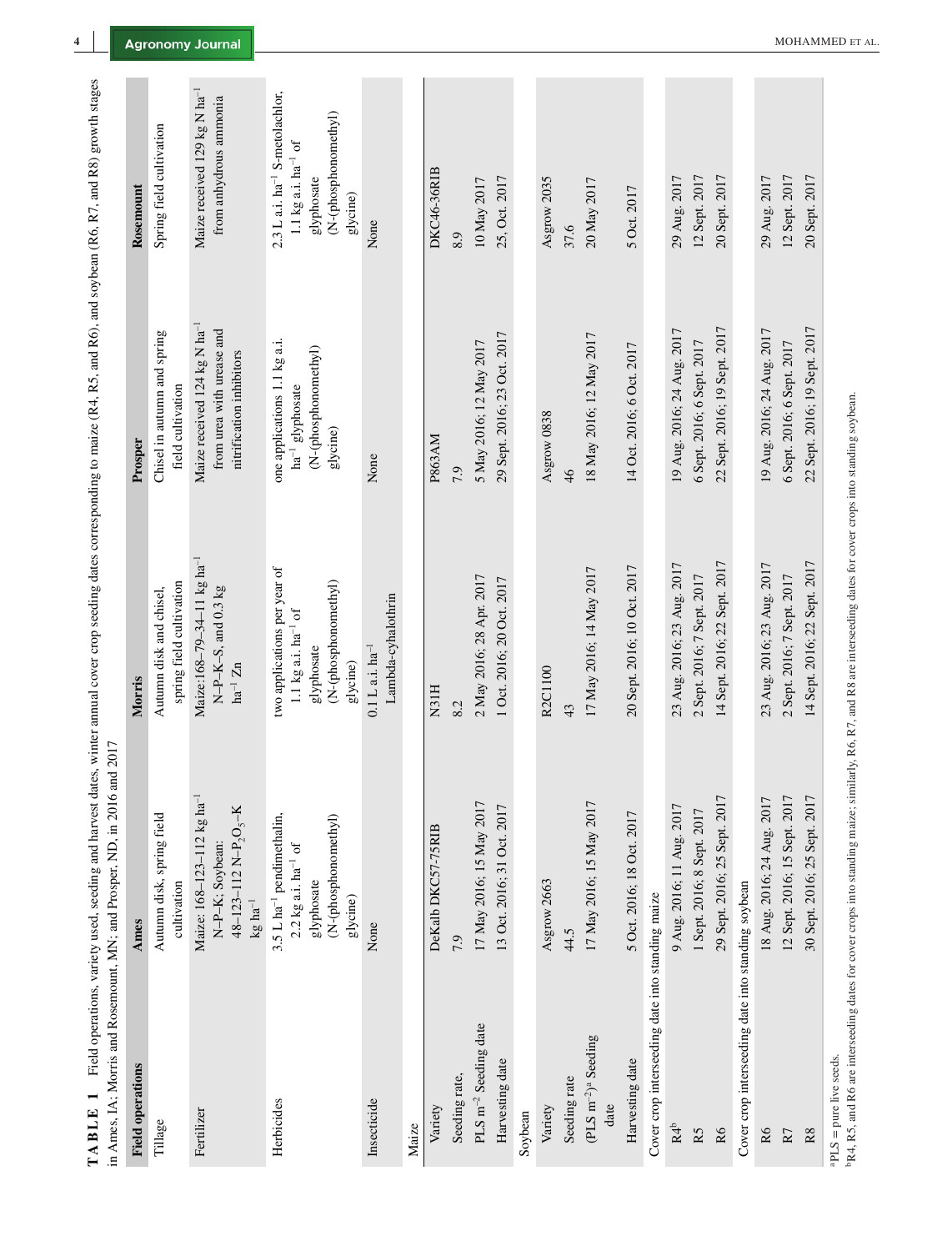|                                                                       |        |               |        |                 |                         |                 |                  |                 |        |                 |         |                |               |               |         |                 | TABLE 2 Monthly mean air temperature (Tmp; °C) and monthly total precipitation (Prec; mm) in 2016, 2017 and long-term average at Ames, IA; Morris and Rosemount, MN; and Prosper, ND |           |                 |        |                 |                        |      |
|-----------------------------------------------------------------------|--------|---------------|--------|-----------------|-------------------------|-----------------|------------------|-----------------|--------|-----------------|---------|----------------|---------------|---------------|---------|-----------------|--------------------------------------------------------------------------------------------------------------------------------------------------------------------------------------|-----------|-----------------|--------|-----------------|------------------------|------|
|                                                                       | Ames   |               |        |                 |                         |                 | Morris           |                 |        |                 |         |                | Prosper       |               |         |                 |                                                                                                                                                                                      | Rosemount |                 |        |                 |                        |      |
|                                                                       |        |               | 2017   |                 | <b>LTA</b> <sup>a</sup> |                 | 2016             |                 | 2017   |                 | LТА     |                | 2016          |               | 2017    |                 | LТА                                                                                                                                                                                  | 2016      |                 | 2017   |                 | ĽР                     |      |
| Month                                                                 | Tmp    | Prec          | Tmp    | Prec            | Tmp                     | Prec            | Tmp              | Prec            | Tmp    | Prec            | Tmp     | Prec           | Tmp           | Prec          | Tmp     | Prec            | Prec<br>Tmp                                                                                                                                                                          | Tmp       | Prec            | Tmp    | Prec            | Tmp                    | Prec |
| Jan.                                                                  | $-6.6$ | 15            | $-4.1$ | 47              | $-6.3$                  | $\overline{17}$ | $-9.7$           | $\overline{ }$  | $-9.1$ | $\overline{13}$ | $-12.0$ | $\overline{0}$ | $-11.1$       | Å             | $-11.1$ | Σ               | Σ<br>$-13.5$                                                                                                                                                                         | $-10.0$   | $\overline{20}$ | $-7.6$ | 52              | $-10.7$                | 26   |
| Feb.                                                                  | $-1.6$ | 17            | 2.7    | 30 <sub>o</sub> | $-4.0$                  | 22              | $-5.2$           | 22              | $-3.1$ | $\Xi$           | $-9.8$  | 18             | $-5.6$        | Σ             | $-5.0$  | Σ               | Σ<br>$-10.7$                                                                                                                                                                         | $-5.3$    | $\overline{4}$  | $-1.9$ | $\overline{16}$ | $-7.7$                 | 23   |
| Mar.                                                                  | 7.3    | 38            | 3.8    | 79              | 3.3                     | 50              | $\overline{3.1}$ | $\overline{c}$  | $-0.9$ | $\overline{c}$  | $-2.6$  | 35             | 2.8           | z             | $-2.2$  | Σ               | Σ<br>$-3.1$                                                                                                                                                                          | 3.8       | 54              | $-1.0$ | $\overline{16}$ | $-0.5$                 | 58   |
| Apr.                                                                  | 11.3   | 104           | 11.6   | 78              | 10.5                    | 100             | 6.9              | 52              | 7.5    | 65              | 6.4     | 61             | 5.6           | 43            | 6.7     | 17              | 26<br>6.0                                                                                                                                                                            | 8.4       | 56              | 0.6    | 116             | 7.9                    | 74   |
| May                                                                   | 16.6   | 109           | 16.6   | 156             | 16.7                    | 124             | 153              | 43              | 13.4   | 92              | 13.9    | 77             | 15.0          | 82            | 13.3    | $\overline{17}$ | 72<br>13.4                                                                                                                                                                           | 15.6      | $\degree$       | 13.5   | 182             | 103<br>14.3            |      |
| June                                                                  | 24.2   | 25            | 23.2   | $\overline{4}$  | 22.0                    | 122             | 20.3             | 54              | 20.0   | 101             | 19.2    | 108            | 19.5          | 38            | 18.9    | 88              | 98<br>18.9                                                                                                                                                                           | 21.0      | $\overline{81}$ | 20.4   | 51              | 120<br>19.6            |      |
| July                                                                  | 23.9   | 149           | 24.9   | 25              | 23.7                    | 117             | 21.5             | $\overline{84}$ | 22.1   | 23              | 21.4    | 96             | 21.1          | 88            | 21.1    | 50              | 76<br>20.7                                                                                                                                                                           | 24.8      | 121             | 22.3   | 139             | $\frac{14}{1}$<br>21.9 |      |
| Aug.                                                                  | 23.1   | 209           | 21.2   | 85              | 22.6                    | 122             | 20.7             | $\overline{6}$  | 18.4   | 175             | 20.0    | 83             | 20.6          | 26            | 18.3    | 53              | 54<br>19.7                                                                                                                                                                           | 21.3      | 178             | 18.9   | 129             | 120<br>5.6             |      |
| Sept.                                                                 | 21.0   | 201           | 20.8   | $\frac{4}{6}$   | 18.7                    | 83              | 16.4             | 43              | 16.6   | 105             | 15.2    | 11             | 16.1          | $\infty$      | 15.6    | 152             | $\mathcal{S}$<br>15.0                                                                                                                                                                | 17.9      | 133             | 17.9   | 42              | 16.0                   | 50   |
| Oct.                                                                  | 14.9   | 15            | 13.0   | 154             | 11.9                    | $\overline{6}$  | 9.5              | 87              | 8.5    | $\mathcal{S}$   | 7.6     | $\infty$       | 8.3           | $\frac{4}{9}$ | 7.8     | $\overline{ }$  | $50\,$<br>7.3                                                                                                                                                                        | 11.0      | $\mathcal{O}$   | 9.6    | 99              | 8.9                    | 73   |
| Nov.                                                                  | 8.2    | $\frac{4}{4}$ | 3.7    |                 | 3.5                     | $\frac{4}{6}$   | 4.3              | $\overline{4}$  | $-1.4$ | $\overline{c}$  | $-1.4$  | $\overline{c}$ | $\frac{4}{4}$ | ≍             | $-3.3$  | ≍               | Σ<br>$-1.9$                                                                                                                                                                          | 6.0       | 45              | $-0.6$ | $\mathbf{\sim}$ | $\overline{0}$         | 53   |
| Dec.                                                                  | $-4.2$ | 30            | $-3.8$ | 4               | $-4.1$                  | 29              | $-8.9$           | 33              | $-9.0$ | 7               | $-9.1$  | 18             | $-10$         | ⊠             | $-11.1$ | Σ               | Σ<br>$-9.9$                                                                                                                                                                          | $-7.0$    | 24              | $-8.2$ | $^{\circ}$      | $-8.2$                 | 5    |
| ${}^{4}LTA = Long$ term average, number of years varied by locations. |        |               |        |                 |                         |                 |                  |                 |        |                 |         |                |               |               |         |                 |                                                                                                                                                                                      |           |                 |        |                 |                        |      |

**5**

in spring 2017. Cover crop biomass was determined by taking representative plant samples from two separate  $0.09 \text{ m}^2$  areas from the first and third rows of each plot except in Ames where two  $0.76$  m<sup>2</sup> areas were used, and the two samples averaged per plot. Biomass samples were harvested with a handheld clippers or scissors at the soil surface and oven-dried at 65 ◦ C until constant weight was achieved for biomass determination. These same metrics also were collected in the spring (last week of April to first week of May). Winter survival was calculated as the ratio of spring to autumn counts (counts taken for marked areas). Photosynthetic active radiation (PAR) data were collected from above and below cash crop canopy cover using an AccuPar LP-80 ceptometer (Meter Group Inc., Pullman, WA). The above canopy sensor was placed on a tripod in the alleyway to avoid shading by the cash crop. Ten PAR measurements below the canopy approximately 10 cm apart between rows 2 and 3 were taken and averaged. These data were collected to help explain potential differences in cover crop performance when interseeded into maize and soybean.

### **2.4 Maize and soybean harvest**

Two center rows of each plot were harvested using a plot combine (make and model varied by location) for maize and soybean grain yield determination. Maize grain moisture was determined either by using a Dickey-John grain moisture tester (Dickey-John Corp., Auburn, IL) or by drying a subsample of grain in an oven at 65◦C until constant weight was achieved. Maize and soybean yields were adjusted to 15.5 and 13.0 g  $kg^{-1}$  moisture content, respectively, before statistical analysis. Following maize harvest, most of the residue was removed by raking (simulated baling) from the plot area to reduce smothering of the cover crops. However, at Rosemount, maize residue was not sufficiently removed and WC and PC performed very poorly due to smothering and thus, data from maize system for this location were not included in the analysis.

# **2.5 Soil sampling**

 $M =$  missing data.

 $M = \text{missing data}$ 

Soil samples were collected following maize and soybean harvest and early the following spring to determine soil moisture from 0–30 and 30–60 cm soil depths within the center row using a composite of two cores per plot. The samples were collected using either a Giddings hydraulic truck mounted probe (Windsor, CO, USA) or a push probe (1.7-cm diameter, JMC Soil Samplers, Newton, IA, USA) from each plot. Soil water content was determined by weighing the soil samples at field moisture and after drying in an oven at 105 ◦C until constant weight was achieved. Soil samples for moisture determination were not collected in autumn 2016 and spring 2017 from Prosper.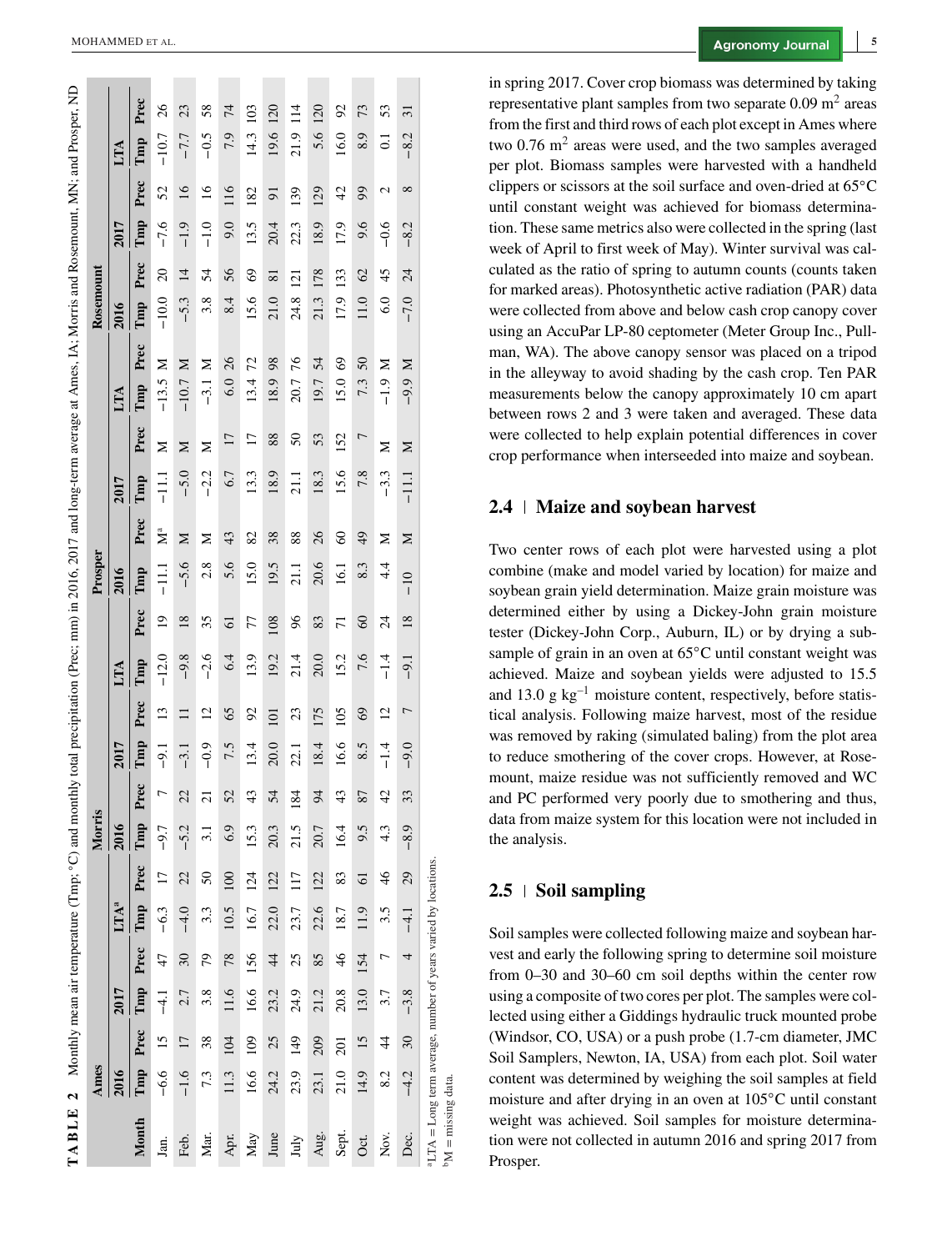#### **2.6 Statistical analysis**

Data from the two systems (maize and soybean) were analyzed separately for each location. Data analysis from the three locations (Ames, Morris, and Rosemount) followed a split-plot design, and a RCBD procedure was followed for the Prosper location. Analysis of variance was performed using Generalized Linear Mixed Model (PROC GLIMMIX) procedure in SAS 9.4 (SAS Institute, 2014). This procedure is widely used and the best tool for analyzing non-normal data that involve random effects (Bolker et al., 2009). Our data includes plant population counts that usually do not follow a normal distribution and contained some missing values as well.

Year, seeding date, cover crop species, and their interaction were fixed effects. Replication and its interaction with seeding date and cover crop species were considered as random effects. Appropriate error terms were used for each design (split-plot and RCBD). Cover crop (plant count, green cover, and biomass) and soil water content data were analyzed by season (autumn and spring) for each location. Treatments' mean effects were separated with LSD at  $P = 0.05$  when ANOVA showed significant difference at  $P < 0.05$ . When interaction is significant, the SLICE option in SAS was used to examine interaction means. A Pearson correlation analysis was used in SAS to determine the association among recorded variables and correlation was significant when  $P < 0.05$ . The effect of year was apparent (primarily due to climate) and the effects of year for each parameter discussed but means for treatments combined over years for each location presented and discussed.

#### **3 | RESULTS AND DISCUSSION 3 RESULTS AND DISCUSSION**

#### **3.1 Weather**

In 2016 from August to December, air temperatures were slightly warmer at all locations than the 30-yr averages by 1.9, 3.4, and 2.1◦C in Prosper, Morris, and Ames, respectively. Precipitation was above average at Morris (by 43 mm) and Ames (by 158 mm) during these months, but below average at Prosper (by 38 mm) (Table 2).

In 2017 from August to December, mean air temperature at all locations was near normal compared with the 30-yr average, but was 3.0◦C above the long-term average at Rosemount (Table 2). Precipitation during these months in 2017 was highly variable at all locations. Morris and Prosper received relatively more precipitation than Ames or Rosemount. The precipitation at Ames and Rosemount was less than their longterm averages. The cumulative precipitation from August to December at Rosemount was substantially lower (56 mm) than the long-term average (203 mm).

## **3.2 Cover crop plant population**

In the maize and soybean systems, cover crop PPD (plants per  $m<sup>2</sup>$ ) was significantly greater in 2017 than in 2016 at all locations. Under the maize system, mean PPD in 2017 autumn were 146, 287, and 464 per  $m^2$  for Ames, Morris, and Prosper, respectively, compared with 103, 199, and 267 per  $m<sup>2</sup>$  in 2016 autumn for the corresponding locations. However, mean PPD differences between years were less under the soybean system. The greater PPD in 2017 could be due to better precipitation received following cover crop seeding than in 2016. For instance, Morris was relatively drier and warmer in August and September in 2016 compared with 2017 or the long- term means (Table 1).

At Ames, interseeding date and interseeding date  $\times$  cover crop interaction, interseeding date at Morris, and cover crop species at Prosper significantly affected PPD in the maize system. At Ames in autumn, the first (R4) and second (R5) interseeding dates decreased PPD by 48 and 38% compared with the third interseeding date (R6), respectively (Table 3) under the maize system. At Ames in spring, the interaction of interseeding date with cover crop species showed that PC had greater PPD (182 plants  $m^{-2}$ ) at the second seeding date (R5) than either winter rye (83 plants  $m^{-2}$ ) or WC (25 plants  $m^{-2}$ ) in the maize system. At Prosper (both autumn and spring), PC PPD was greater than winter rye or WC in the maize system showing that PC has good potential as a cover crop under this system and environment.

Under the soybean system, the effect of interseeding date on PPD was significant at Ames, Morris, and Rosemount. The earliest interseeding date generally resulted in less PPD under the soybean system (Table 3). At both Ames and Prosper, PPD was greater for PC than WC or rye while at Rosemount, WC PPD was consistently low (Table 3).

Generally, PPD was reduced for early interseeding dates under both systems. This effect could be due to competition between the cover and cash crops because the cash crop is still actively growing during this time. Based on our observation, at the latest interseeding date, maize and soybean had relatively less canopy closure due to leaf shrinkage in maize and soybean leaf dropping that allows increased light penetration between rows. This could enhance seedling growth. Our analysis of PAR data showed that light penetration through the canopy was less than 15% when interseeded at early development stage of the cash crop. Overall, the mean PPD for the three cover crop species was very low compared with the amount of PLS seeded. This could have been due to several factors, namely, poor seed-soil contact due to insufficient incorporation, seedling mortality before autumn counting, competition with cash crops for light and nutrients, and/or winter kill. Based on observations, cover crop seedlings were etiolated due to shading, which likely made them weak and susceptible to winter kill. Selecting and or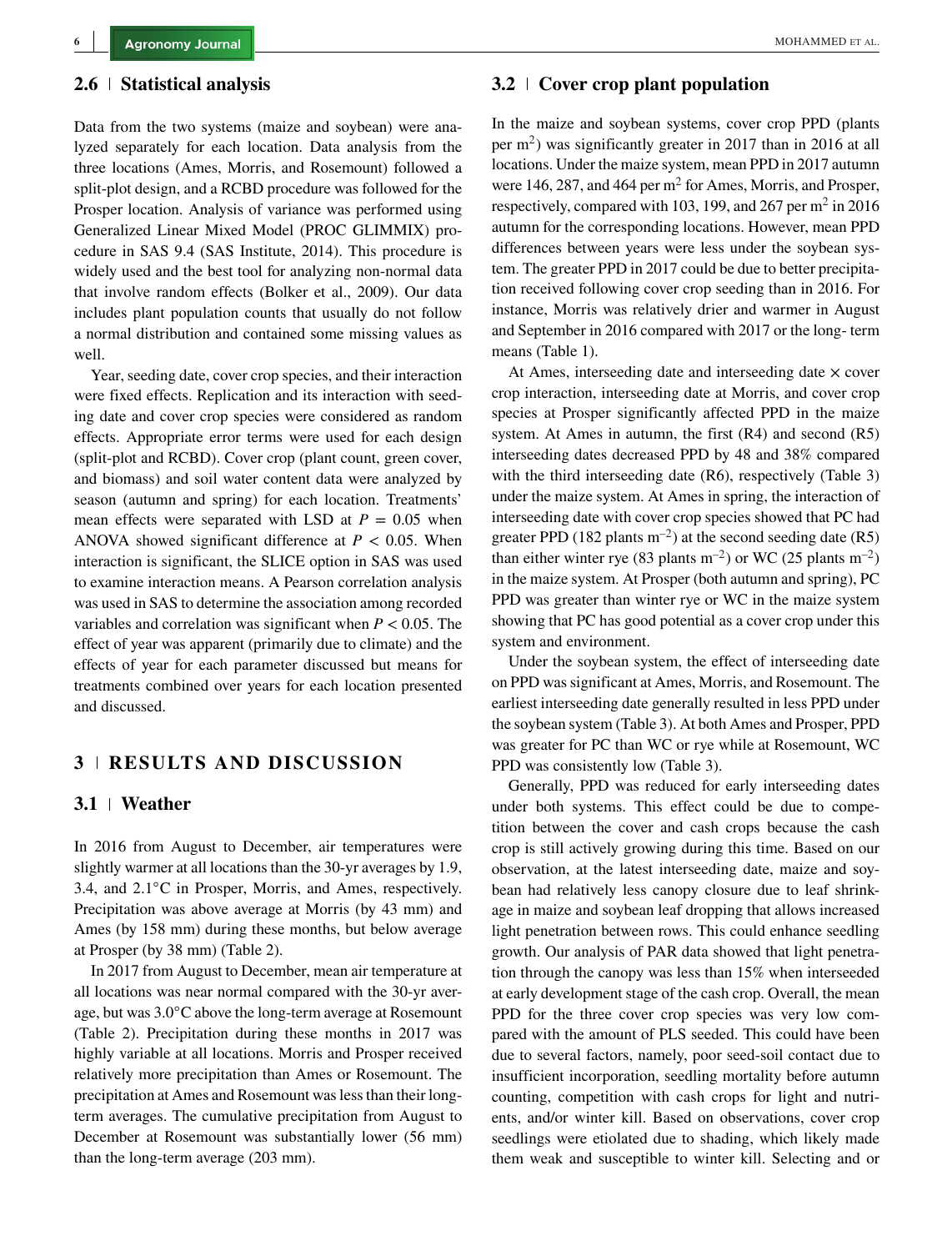| <b>TABLE 3</b> Mean plant count (plants per $m^2$ ) for the different locations, seasons, interseeding dates, and cover crop species when cover crops |  |  |
|-------------------------------------------------------------------------------------------------------------------------------------------------------|--|--|
| interseeded into standing maize and soybean in 2016 and 2017                                                                                          |  |  |

|                                |                  | Plant count, no. of plants per $m2$ |                  |                 |                |                  |                  |                  |
|--------------------------------|------------------|-------------------------------------|------------------|-----------------|----------------|------------------|------------------|------------------|
|                                | Ames             |                                     | <b>Morris</b>    |                 | <b>Prosper</b> |                  | <b>Rosemount</b> |                  |
| <b>Factors and levels</b>      | <b>Autumn</b>    | <b>Spring</b>                       | <b>Autumn</b>    | <b>Spring</b>   | <b>Autumn</b>  | <b>Spring</b>    | <b>Autumn</b>    | <b>Spring</b>    |
| Interseeding date <sup>a</sup> | Maize system     |                                     |                  |                 |                |                  |                  |                  |
| R4                             | 90b <sup>b</sup> | 31 <sub>b</sub>                     | 188b             | 83b             | 391a           | 96a              | $na^c$           | na               |
| R <sub>5</sub>                 | 109b             | 97a                                 | 313a             | 126a            | 369a           | 123a             | na               | na               |
| R <sub>6</sub>                 | 176a             | 135a                                | 228ab            | 71 <sub>b</sub> | 337a           | 109a             | na               | na               |
| Cover crop <sup>d</sup>        |                  |                                     |                  |                 |                |                  |                  |                  |
| PC                             | 146a             | 127a                                | 221a             | 98a             | 653a           | 227a             | na               | na               |
| Rye                            | 113a             | 89b                                 | 211a             | 99a             | 158b           | 66 <sub>b</sub>  | na               | na               |
| <b>WC</b>                      | 116a             | 47c                                 | 297a             | 82a             | 286b           | 35 <sub>b</sub>  | na               | na               |
| Interseeding date              | Soybean system   |                                     |                  |                 |                |                  |                  |                  |
| R <sub>6</sub>                 | 138a             | 47 <sub>b</sub>                     | 142c             | 110b            | 312a           | 239a             | 64b              | 44c              |
| R7                             | 133a             | 102a                                | 380a             | 205a            | 365a           | 263a             | 139a             | 113 <sub>b</sub> |
| R8                             | 185a             | 141a                                | 253 <sub>b</sub> | 158ab           | 405a           | 296a             | 186a             | 164a             |
| Cover crop                     |                  |                                     |                  |                 |                |                  |                  |                  |
| PC                             | 229a             | 144a                                | 309a             | 180a            | 677a           | 520a             | 192a             | 121a             |
| Rye                            | 98 <b>b</b>      | 80b                                 | 208a             | 135a            | 121c           | 113 <sub>b</sub> | 155a             | 149a             |
| <b>WC</b>                      | 129b             | 65 <sub>b</sub>                     | 258a             | 158a            | 284b           | 165b             | 42 <sub>b</sub>  | 51 <sub>b</sub>  |

aR4, R5, and R6 are interseeding dates for cover crops into standing maize; similarly, R6, R7, and R8 are interseeding dates for cover crops into standing soybean. <sup>b</sup>Means followed by a common letter in a column for a factor levels and same recorded variable within a system and in a season are not statistically significant at  $P = 0.05$ .

 $c<sub>na</sub>$  = Not applicable.

 ${}^{d}PC$  = Pennycress; Rye = winter rye; WC = winter camelina.

developing cultivars that can perform better under interseeding conditions could be a solution for this challenge. Brennan and Leap (2014) suggested increasing seeding rate to increase the chance for more seed-to-soil contact to improve germination. However, this may increase seed cost. A previous study on direct seed-drilling indicated that planting WC at 334 PLS  $m^{-2}$  was enough to achieve maximum seed and oil yields (Gesch, Matthees, Alvarez, & Gardner, 2018). However, optimum broadcasting rates to achieve agroecosystem goals under interseeding conditions are likely to differ, and thus, deserve further research.

Winter survival, estimated as the ratio of spring to autumn PPD, varied by seeding date and cover crops for each location (results not shown). The difference in winter survival due to interseeding date was too small to discuss. However, substantial differences in winter survival occurred among the cover crop species in the maize system. At Ames, PC had the least winter kill followed by winter rye. But at Morris and Prosper, winter rye had better winter survival followed by PC. In the soybean system, generally, later interseeding improved winter survival at Ames and Rosemount, while at Morris, it was greatest for the first interseeding, and there was no clear response at Prosper. Generally, winter survival of rye was better under the soybean system than the oilseeds.

Camelina and PC winter survival decreased with increased latitude. Ames had warmer mean annual and winter air temperatures than the other locations (Table 2), which might have contributed to increased early root and seedling growth and thus, better winter survival. Winter camelina had the lowest winter survival at all locations under the interseeding conditions studied. For instance, at Prosper, survival was only 12% under the maize system. A previous study showed that the WC variety used in this study (cultivar Joelle) had a survival rate of 64% over three seasons when direct-drilled after spring wheat, which was greater than three other cultivars tested (Gesch et al., 2018). In the present study, the low winter survival reported may be related to additional stress incurred by shading from the cash crop following establishment, and broadcast interseeding compared with direct-drilling. The generally lower winter kill of rye than the oilseed species could be due to more selection efforts given to rye to develop improved winter hardiness. Also, results could indicate that rye is less affected by interplant competition, and thus, functions better under interseeding conditions than the oilseeds.

### **3.3 Cover Crop Green Cover**

Green cover as reported is the percent of area occupied by living cover crops, which has practical implications in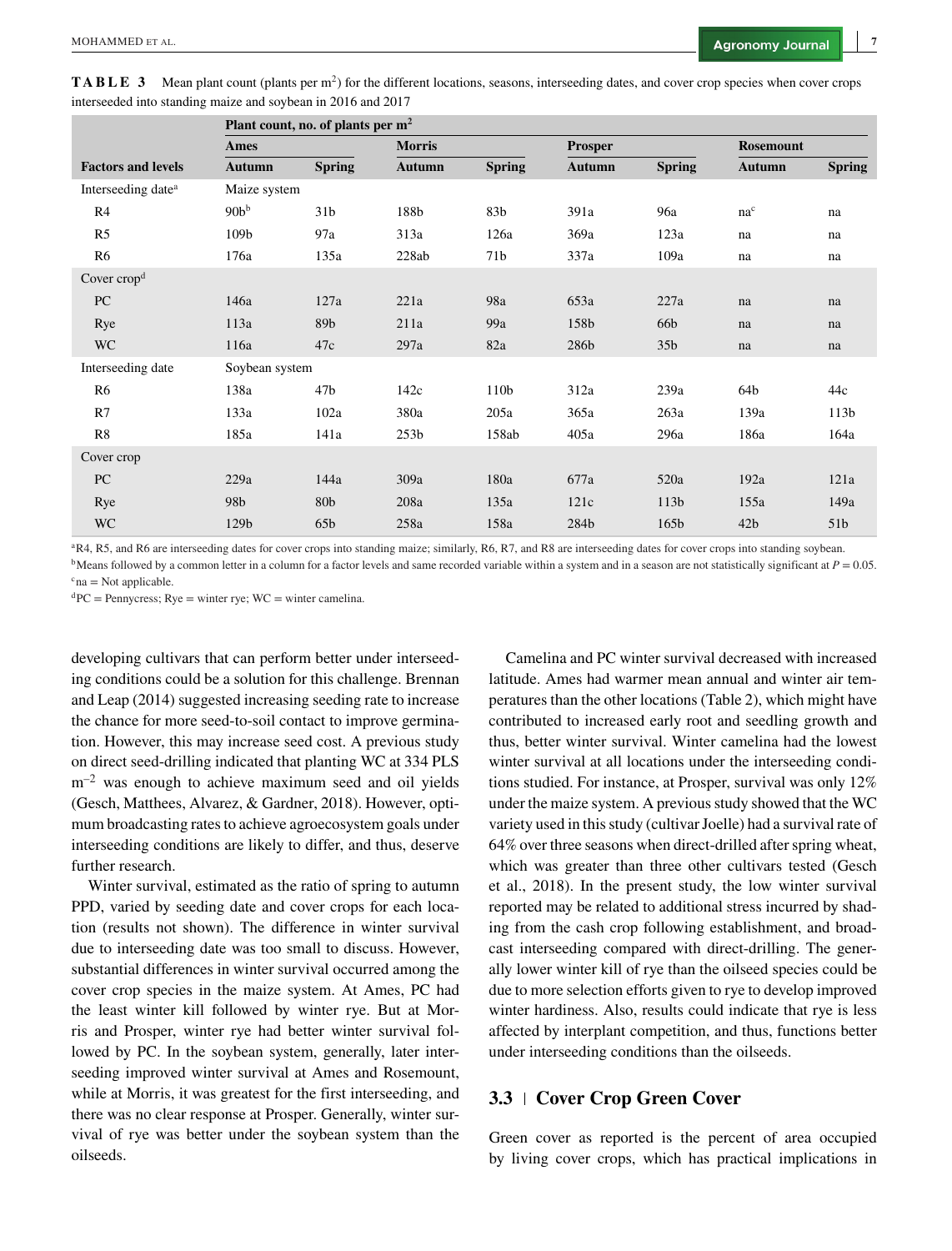|                                | Cover crop green cover, % |                 |                 |                 |                 |                 |                  |                |
|--------------------------------|---------------------------|-----------------|-----------------|-----------------|-----------------|-----------------|------------------|----------------|
|                                | Ames                      |                 | <b>Morris</b>   |                 | <b>Prosper</b>  |                 | <b>Rosemount</b> |                |
| <b>Factors and levels</b>      | <b>Autumn</b>             | <b>Spring</b>   | <b>Autumn</b>   | <b>Spring</b>   | <b>Autumn</b>   | <b>Spring</b>   | <b>Autumn</b>    | <b>Spring</b>  |
| Interseeding date <sup>a</sup> | Maize system              |                 |                 |                 |                 |                 |                  |                |
| R4                             | $7a^b$                    | 25a             | 14a             | 11 <sub>b</sub> | 7a              | 5a              | $na^c$           | na             |
| R <sub>5</sub>                 | 11a                       | 31a             | 18a             | 16a             | 8a              | 5a              | na               | na             |
| R <sub>6</sub>                 | 9a                        | 29a             | 6b              | 8b              | 4 <sub>b</sub>  | 5a              | na               | na             |
| Cover crop <sup>d</sup>        |                           |                 |                 |                 |                 |                 |                  |                |
| PC                             | 8b                        | 20 <sub>b</sub> | 6 <sub>b</sub>  | 8b              | 6a              | 9a              | na               | na             |
| Rye                            | 15a                       | 56a             | 24a             | 20a             | 7a              | 5a              | na               | na             |
| <b>WC</b>                      | 5 <sub>b</sub>            | 9c              | 9 <sub>b</sub>  | 6b              | 5a              | 1 <sub>b</sub>  | na               | na             |
| Interseeding date              | Soybean system            |                 |                 |                 |                 |                 |                  |                |
| R <sub>6</sub>                 | 3 <sub>b</sub>            | 18b             | 23a             | 16a             | 17a             | 23 <sub>b</sub> | 4a               | 6a             |
| R7                             | 9a                        | 33a             | 27a             | 21a             | 19a             | 31a             | 5a               | 8a             |
| R8                             | 4b                        | 33a             | 18a             | 15a             | 10 <sub>b</sub> | 36a             | 7a               | 12a            |
| Cover crop                     |                           |                 |                 |                 |                 |                 |                  |                |
| PC                             | 5 <sub>b</sub>            | 24 <sub>b</sub> | 15 <sub>b</sub> | 16 <sub>b</sub> | 16a             | 40a             | 4 <sub>b</sub>   | 6 <sub>b</sub> |
| Rye                            | 10a                       | 48a             | 29a             | 27a             | 17a             | 30 <sub>b</sub> | 12a              | 17a            |
| <b>WC</b>                      | 2 <sub>b</sub>            | 12c             | 25a             | 10c             | 13a             | 20c             | 1 <sub>b</sub>   | 3 <sub>b</sub> |

**TABLE 4** Mean percentage of cover crops green cover (%) for the different locations, seasons, interseeding dates, and cover crop species when cover crops interseeded into standing maize and soybean in 2016 and 2017

aR4, R5, and R6 are interseeding dates for cover crops into standing maize; similarly, R6, R7, and R8 are interseeding dates for cover crops into standing soybean.  $b$ Means followed by a common letter in a column for a factor levels and same recorded variable within a system and in a season are not statistically significant at  $P = 0.05$ .

 $c<sub>na</sub> = not applicable.$ 

 ${}^{d}PC$  = Pennycress; Rye = winter rye; WC = winter camelina.

protecting soil from erosion. In the maize system, interseeding date affected percent green cover significantly at Morris and Prosper. Similarly, cover crop species significantly affected percent green cover at Ames, Morris, and Prosper in the maize system.

In autumn at Morris and Prosper, the third interseeding date (R6) produced the lowest green cover in the maize system (Table 4). This likely resulted from less plant growth in the later interseeding (R6) due to less time before freezing temperatures by late autumn (Table 2). At Morris in spring, R4 and R6 had 31 and 50% lower green cover, respectively, than R5 interseeding. The absence of a significant interseeding date effect on green cover at Ames under maize system indicates that producers in this area could have a wider window for interseeding cover crops without jeopardizing soil coverage to protect from erosion mostly in spring. At Ames and Morris in both autumn and spring, green cover was greater for winter rye than the oilseed species in the maize system. For instance, at Ames in spring, the green cover for winter rye was 56% compared with PC (20%) or WC (9%) (Table 4).

In the soybean system, Ames and Prosper showed a tendency of improved spring percent green cover for late interseeding date in general (Table 4). For instance, interseeding date by cover crop interaction means showed that green cover for winter rye at Prosper in spring was 14, 33, and 42% for R6, R7, and R8, respectively. This greater green cover for the late seeding (R8) could be explained by soybean leaf senescence at R8 compared with earlier seeding dates thus, allowing more light penetration. Cover crops species showed substantial differences in percent green cover (Table 4). Winter rye produced the greatest green cover in spring at Ames, Morris, and Rosemount. But at Prosper, PC had significantly greater green cover (40%) in spring than rye (30%) or WC (20%). This greater green cover from PC particularly in early spring indicates that it has good potential as a cover for more northerly latitudes like Prosper.

Successful establishment of winter annual cover crops is essential for covering the soil particularly in spring when soils are most exposed to erosive rain and wind events in the upper Midwest. Dabney, Delgado, and Reeves (2001) showed that cover crops growing in spring can reduce direct impacts of rain drops thus, reducing soil erosion. Generally, the results from this study indicate that spring green cover due to cover crop species was low. According to Allmaras and Dowdy (1985), at least 30% of the soil surface should be covered to protect soil from water and wind erosion. Erenstein (2002) suggested that higher percentage of soil cover implies even greater reductions of soil erosion. Interseeding could increase plant density per unit area but may also lead to taller, thinner seedlings due to competition. This could result in less soil surface coverage due to less tillers and or branches. A seeding rate study on wheat (*Triticum aestivum* L.) showed that the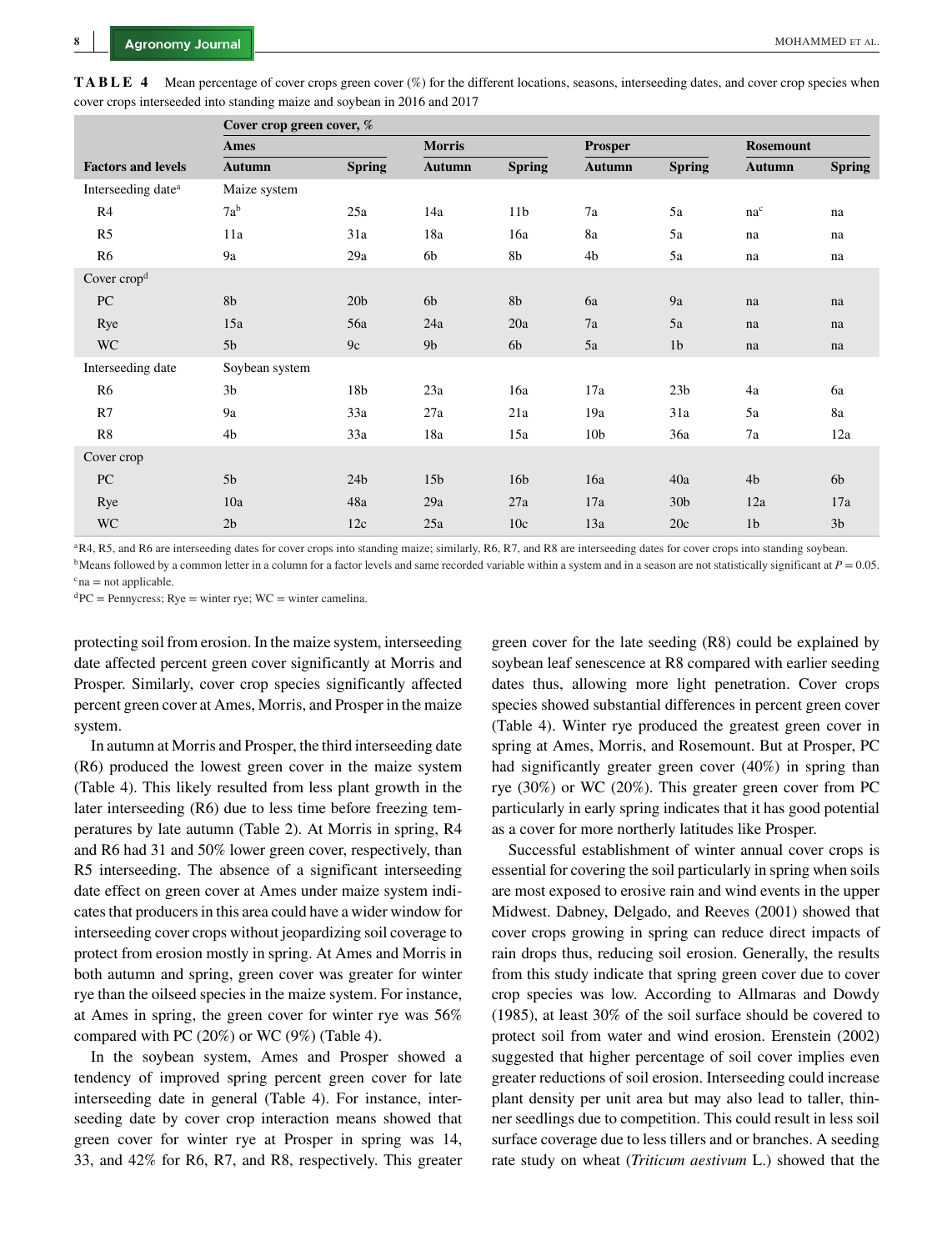**TABLE 5** Mean biomass of cover crops (kg ha<sup>-1</sup>) for the different locations, seasons, interseeding dates, and cover crop species when cover crops interseeded into standing maize and soybean in 2016 and 2017

|                                | Biomass of cover crops, $kg \text{ ha}^{-1}$ |                  |                  |                  |                 |               |                  |                 |  |
|--------------------------------|----------------------------------------------|------------------|------------------|------------------|-----------------|---------------|------------------|-----------------|--|
|                                | Ames                                         |                  | <b>Morris</b>    |                  | <b>Prosper</b>  |               | <b>Rosemount</b> |                 |  |
| <b>Factors and levels</b>      | <b>Autumn</b>                                | <b>Spring</b>    | <b>Autumn</b>    | <b>Spring</b>    | <b>Autumn</b>   | <b>Spring</b> | <b>Autumn</b>    | <b>Spring</b>   |  |
| Interseeding date <sup>a</sup> | Maize system                                 |                  |                  |                  |                 |               |                  |                 |  |
| R4                             | $91a^b$                                      | 867a             | 165ab            | 490a             | 104a            | 348a          | $na^c$           | na              |  |
| R <sub>5</sub>                 | 108a                                         | 1165a            | 249a             | 468a             | 110a            | 335a          | na               | na              |  |
| R6                             | 65a                                          | 902a             | 82b              | 302b             | 42 <sub>b</sub> | 286a          | na               | na              |  |
| Cover $\text{crop}^d$          |                                              |                  |                  |                  |                 |               |                  |                 |  |
| PC                             | 75 <sub>b</sub>                              | 461 <sub>b</sub> | 78b              | 308b             | 76a             | 271a          | na               | na              |  |
| Rye                            | 147a                                         | 2314a            | 302a             | 665a             | 114a            | 464a          | na               | na              |  |
| <b>WC</b>                      | 41 <sub>b</sub>                              | 159 <sub>b</sub> | 116b             | 287b             | 66a             | 234a          | na               | na              |  |
| Interseeding date              | Soybean system                               |                  |                  |                  |                 |               |                  |                 |  |
| R <sub>6</sub>                 | 63a                                          | 480a             | 223ab            | 600a             | 345a            | 764a          | 199a             | 136b            |  |
| R7                             | 118a                                         | 1007a            | 333a             | 541a             | 326a            | 789a          | 149a             | 270a            |  |
| R8                             | 49a                                          | 826a             | 115 <sub>b</sub> | 419a             | 144b            | 790a          | 145a             | 286a            |  |
| Cover crop                     |                                              |                  |                  |                  |                 |               |                  |                 |  |
| ${\rm P}{\bf C}$               | 55 <sub>b</sub>                              | 599b             | 96 <sub>b</sub>  | 422 <sub>b</sub> | 263a            | 774b          | 171 <sub>b</sub> | 78b             |  |
| Rye                            | 137a                                         | 1414a            | 402a             | 783a             | 359a            | 1107a         | 298a             | 574a            |  |
| <b>WC</b>                      | 37 <sub>b</sub>                              | 299 <sub>b</sub> | 173 <sub>b</sub> | 356b             | 193a            | 463c          | 23c              | 40 <sub>b</sub> |  |

aR4, R5, and R6 are interseeding dates for cover crops into standing maize; similarly, R6, R7, and R8 are interseeding dates for cover crops into standing soybean. <sup>b</sup>Means followed by a common letter in a column for a factor levels and same recorded variable within a system and in a season are not statistically significant at  $P = 0.05$ .

 $c<sub>na</sub>$  = Not applicable.

 ${}^{d}PC$  = Pennycress; Rye = winter rye; WC = winter camelina.

number of tillers reduced with increasing seeding rates (Carr, Horsley, & Poland, 2003). Selecting and or developing cultivars that can produce strong seedlings when interseeded into standing maize and soybean are essential to provide improved soil coverage in early spring.

## **3.4 Cover Crop Biomass**

In the maize system, the effect of interseeding date at Morris and Prosper significantly affected cover crop biomass. Similarly, the variations in biomass due to cover crops were significant at Ames and Morris. The first two interseeding dates (R4 and R5) produced more cover crop biomass than R6 in autumn at Morris and Prosper (Table 5). Similar results were recorded at Morris in spring. Under the maize system, biomass correlation with percent green cover  $(r = 0.89)$  was significant  $(P < 0.05)$ . This indicates that green cover may be used as an indirect and nondestructive measure for biomass yield estimation if properly calibrated. Under the maize system, winter rye biomass was greater than that of the oilseeds at Ames and Morris in both autumn and spring and agrees with previous finding (Noland et al., 2018). At Ames, winter rye biomass in spring was greater  $(2314 \text{ kg ha}^{-1})$  than the oilseed covers and even when compared with the other locations which likely was due to a longer growing season.

In the soybean system, the interaction effect of interseeding date by cover crop species on cover crop biomass was significant at Morris in spring. These interaction means showed that PC produced more biomass than WC in the spring when interseeded at R6. At Morris and Prosper, interseeding at R6 or R7 generally produced more biomass in autumn than at R8 but these differences disappeared in spring. At Rosemount in spring, early interseeding resulted in lower biomass compared with R7 or R8. At Ames, Morris, and Rosemount in both autumn and spring, winter rye consistently produced more biomass than PC or WC (Table 5).

When compared with direct seeding of cover crops, biomasses recorded in this study were generally low, except at Ames, but agree with previous findings by Bich et al. (2014) for a maize system experiment conducted in South Dakota. In addition, PC and WC biomass were lower than previous findings where these oilseeds were direct seeded after spring wheat (Weyers et al., 2019).

# **3.5 Soil Water Content**

Under both maize and soybean systems, soil water content for the 0 to 30 and 30 to 60 cm was dependent more on weather than applied treatments. Although soil sampling for moisture determination in this study was limited to two sampling times,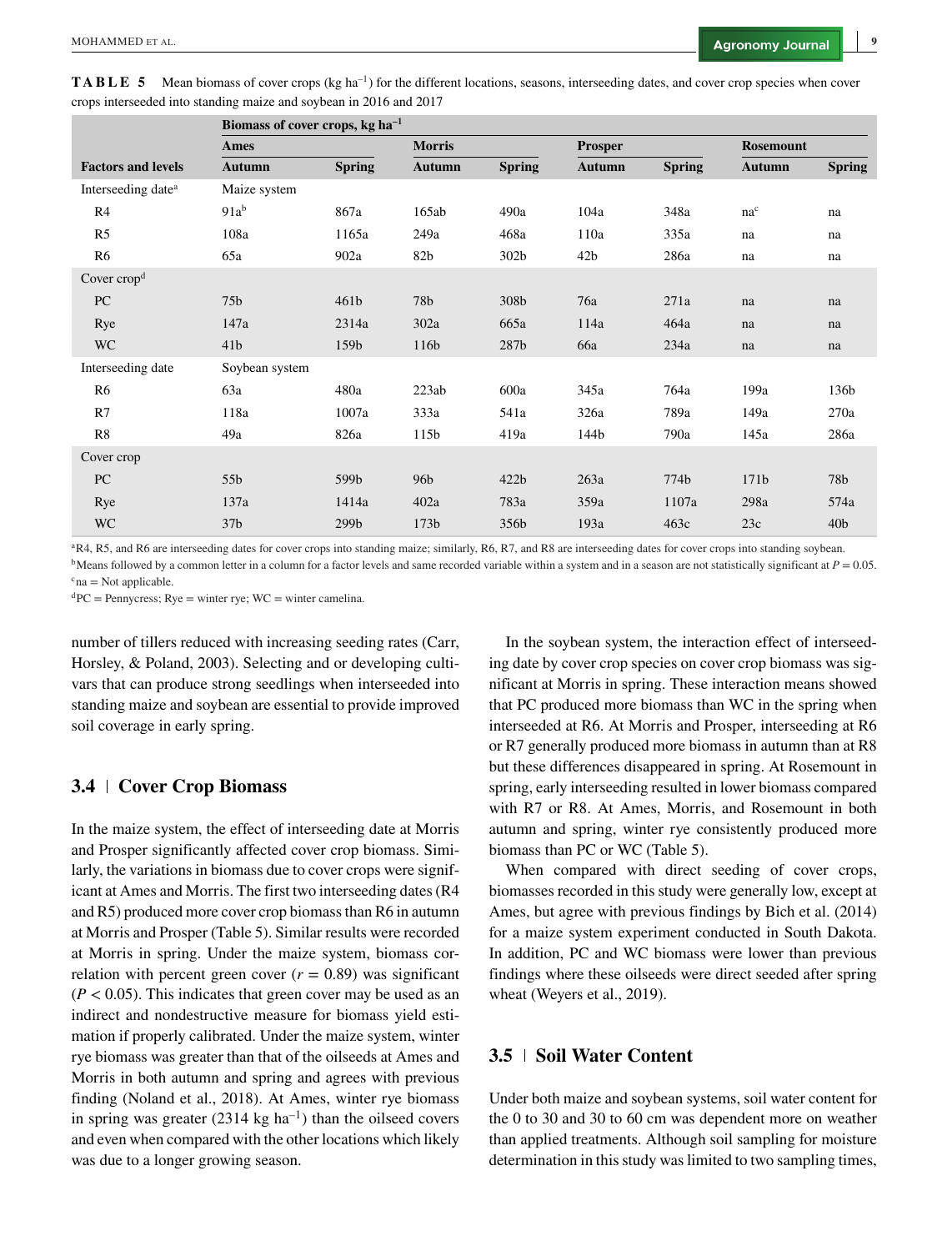it was done at critical time periods and differences were not found. At all locations, and for maize and soybean systems, the effect of interseeding date and cover crops on soil water content (for 0–30- and 30–60-cm soil depths) was not significant (Figure 1a,b). But the interaction effect of interseeding date by cover crop species on soil water content was significant in autumn for 0–30-cm soil depth at Prosper under maize system. However, this mean difference was very low and thus, biologically insignificant. Under both maize and soybean systems, generally, soil water content in autumn tended to be greater than spring (Figure 1). In the soybean system, at Ames and Morris, there was more soil water at the 0- to 30-cm depth in 2018 and in 2017 during the spring. The soil water content at 30- to 60-cm soil depth was greater in 2017 than in 2016 at all locations in both autumn and spring except at Ames in autumn.

One of the major reservations of growers establishing cover crops in the off-season is whether there will be enough soil moisture for their cash crop, especially under dryland farming conditions where precipitation is limiting crop growth. However, this study demonstrated that there was no difference in soil moisture content between the control and the treatments in early spring when it is time to seed the next crop. A similar study showed that cover crops had no effect on soil water content particularly at lower soil depths (20–40 and 40–60 cm soil depth) (Odhiambo & Bomke, 2007). Long-term and consecutive use of a rye cover crop contributed to improved soil water content and soil water storage in a maize–soybean cropping system (Basche et al., 2016). This suggests that longterm use of cover crops could contribute to improve system sustainability in maize–soybean dominated cropping systems.

#### **3.6 Maize and Soybean Grain Yield**

Maize grain yield in 2016 was greater than in 2017 at all locations. The mean grain yields in 2016 at Ames, Morris, and Prosper were 13.7, 13.2, and 12.3  $Mg$  ha<sup>-1</sup>, respectively, compared with 12.1, 10.8, and 12.0  $Mg$  ha<sup>-1</sup>, respectively, for the corresponding locations in 2017. The greater grain yields in 2016 were mainly associated with better distribution and total rainfall received particularly in the month of July (Table 2). There was no maize grain yield difference due to cover crop interseeding dates, cover crop species or their interaction, but grain yield did vary by location (Figure 2a).

At Ames and Morris, soybean grain yield was greater in 2016 than 2017 but it was greater at Prosper in 2017 than in 2016. Prosper received more cumulative (May–October) precipitation in 2017 than in 2016 and this could partly explain this yield difference. Soybean grain yield was not affected by either interseeding date or cover crops at all locations except at Rosemount. At Rosemount, soybean grain yield in PC and winter rye treatments was significantly greater than the control treatment. This grain yield increase was 10 and 6% over the control for PC and winter rye, respectively (Figure 2b). However, this result was only from one location and one season. Therefore, further research is needed to justify this increase. A similar study showed that interseeding PC into standing soybean increased soybean yield particularly when soybean yields were low during a dry season (Bishop & Nelson, 2018). This suggests that PC biomass in the interrow may have had a mulching effect to conserve soil moisture, but further research would be needed for verification. A different study showed that soybean grain yield following a PC was greater than the control (over winter fallow) (Phippen & Phippen, 2012) indicating the potential compatibility of PC with a soybean double-crop.

Although interseeding disturbs the soil and to some extent the main crop, which presumably could cause yield loss, no such effects were recorded in this study, which agrees with previous findings (Belfry & Van Eerd, 2016; Bich et al., 2014; Bishop & Nelson, 2018; Noland et al., 2018). The absence of maize or soybean grain yield loss due to interseeding cover crops could help to facilitate outreach activities for better adoption of these covers.

# **3.7 Cover Crop Establishment Comparison under Maize and Soybean Systems**

Overall, winter survival was better under the soybean system compared with maize. This largely may have been attributed to less shading stress under the soybean system due to its smaller leaf canopy area compared with maize. At Morris, above and below canopy light was measured to determine the amount of PAR received by cover crops in both maize and soybean after interseeding. Under maize, for all three seeding dates, the ratio of below to above PAR was relatively constant averaging 0.11. However, under the soybean system, it was 0.34 for the first seeding date and increased to 0.59 by the last seeding date (data not shown), which was primarily due to leaf drop as soybean reached full maturity. This greater light penetration through the soybean canopy in the later seeding dates as compared with maize probably led to improved cover crop seedling growth and winter survival. Additionally, soybean fix N and the residual N left in the soil after its harvest could increase soil available N compared with maize, which may have improved vigor and seedling growth and consequently contributed to greater winter survival. Moreover, soybean stubble interferes less with solar energy warming soil so soil temperatures likely are greater under soybean stubble than for maize, another factor that allows for greater accumulation of nitrate following crop harvest. Uchino et al. (2009) showed that there was more competition for N between maize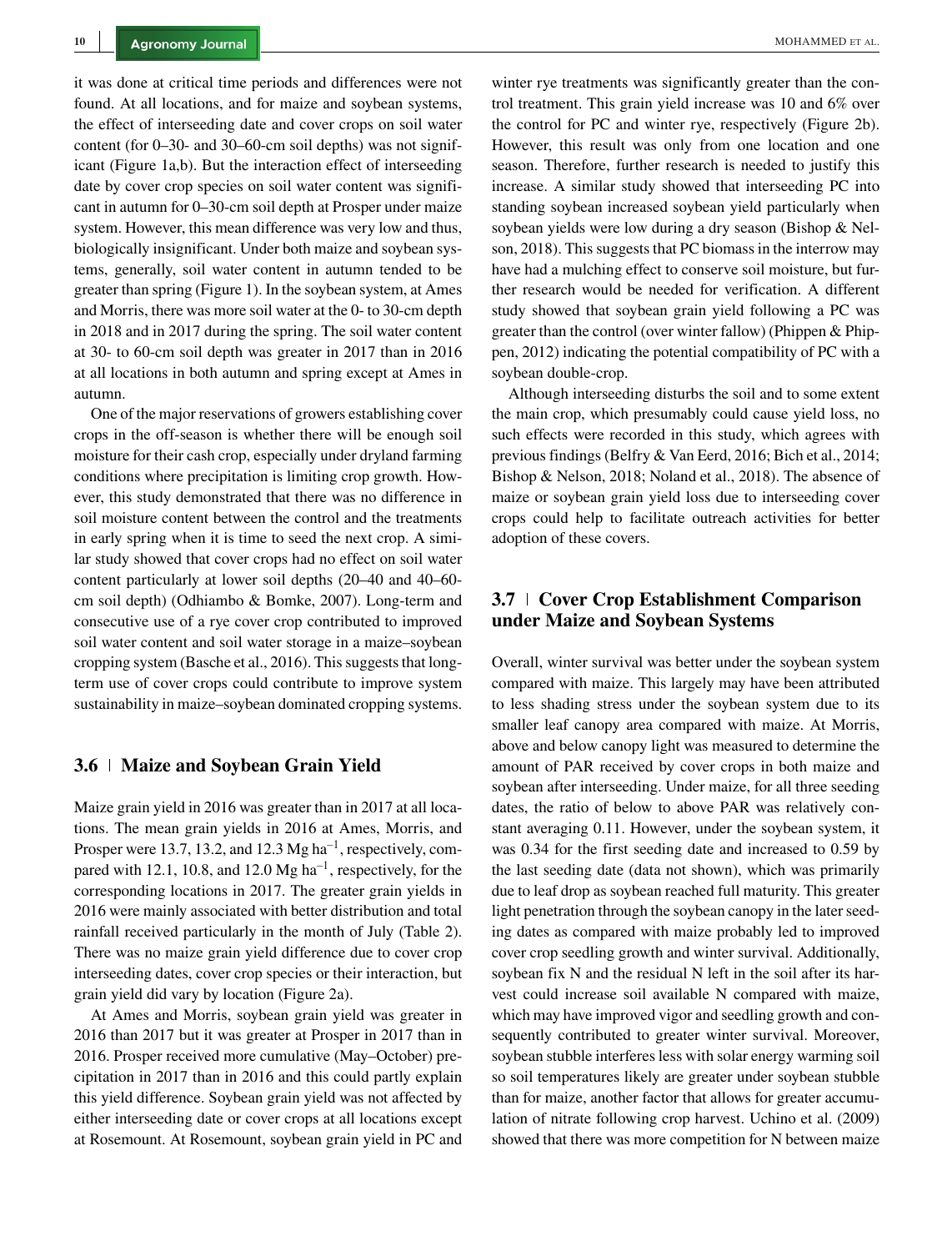

**FIGURE 1** Mean soil water content (g kg<sup>-1</sup>) at 0- to 30- and 30- to 60-cm soil depths for (a) maize (b) soybean systems by seasons at different locations when averaged over interseeding dates and cover crop species in 2016 and 2017. Error bars are standard error of the means



**FIGURE 2** Mean grain yield for (a) maize (Mg ha<sup>-1</sup>) and (b) soybean (Mg ha<sup>-1</sup>) at different locations showing effects of cover crop species when interseeded into standing maize and soybean in 2016 and 2017 averaged over interseeding dates. Error bars are standard error of the means. Significant effects of cover crop species on mean soybean grain yield was recorded only at Rosemount at  $P = 0.05$ 

and cover crops than between soybean and cover crops. Moreover, Ruffo, Bullock, and Bollero (2004) demonstrated that winter rye (planted as a cover crop following maize harvest) biomass in spring increased when N fertilizer application for the previous maize crop was increased to  $270 \text{ kg ha}^{-1}$  N, possibly indicating that residual N offers better cover crop growth. Factors such as nutrient availability, light penetration, and soil warming differences between maize and soybean systems can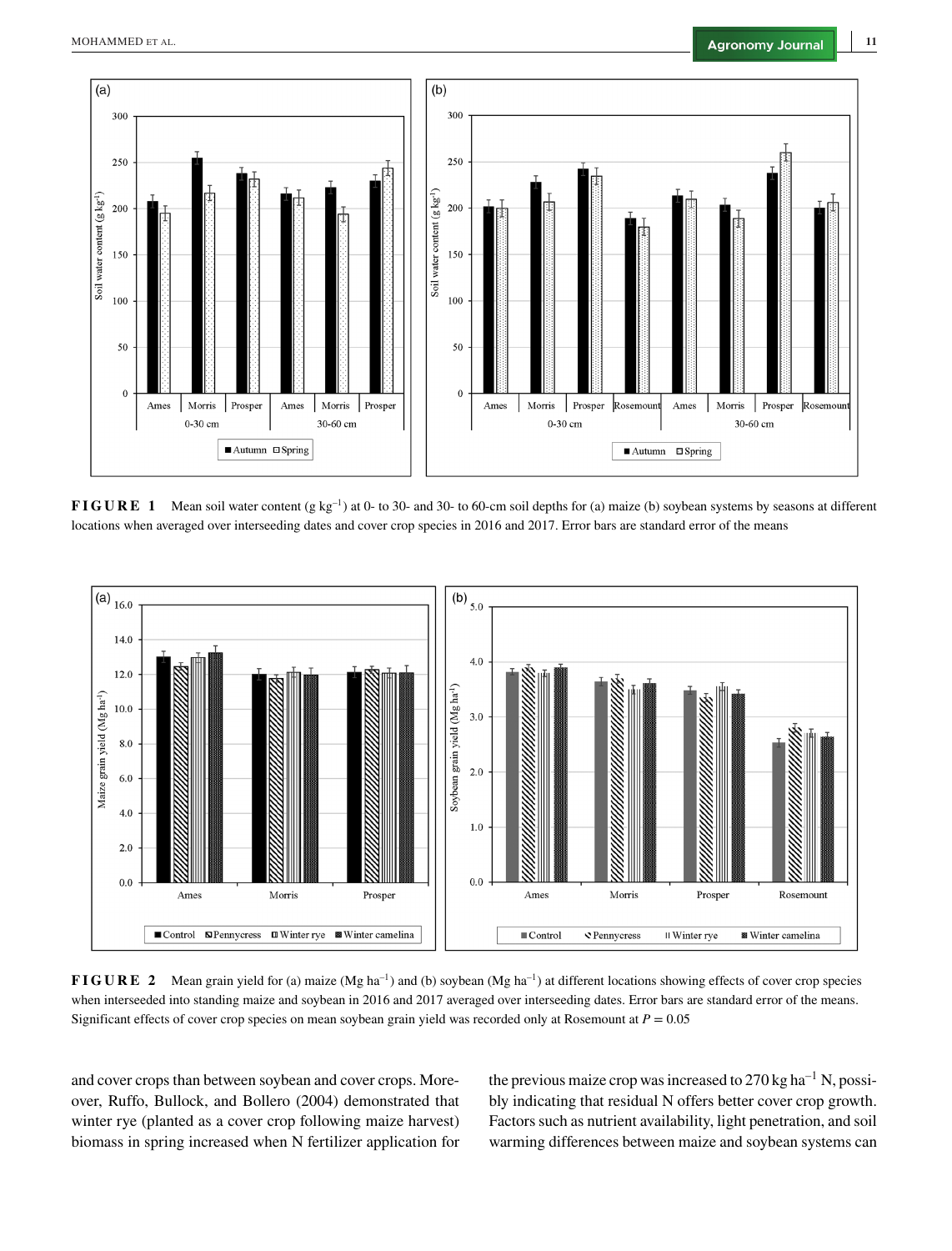influence fall cover crop growth and winter survival but require further research to verify.

# **4 CONCLUSIONS**

Neither interseeding date nor cover crop species negatively impacted maize or soybean grain yields. Furthermore, there was generally no significant effect of interseeding cover crops on soil water content. Green cover, biomass, and winter survival of WC and PC were lower than that for winter rye in general. This could be partly due to poor seed-soil contact during broadcast interseeding and perhaps more likely due to canopy shading affecting the small seed size oilseed crops. Shading could have stunted and weakened plants making them more susceptible to winter kill.

Generally, establishment, growth and survival of cover crops were greater in the soybean than the maize system. Results indicate that cover crop establishment, particularly into standing maize, is challenging. Therefore, research should focus on developing cultivars tolerant to shading, and agronomic management practices that improve seed-soil contact to improve establishment and winter survival, while enhancing ecosystem services. Cover crops could be integrated into soybean systems to increase off-season plant cover and crop diversification.

#### **ACKNOWLEDGMENTS**

This research was supported by a grant from USDA-National Institute of Food and Agriculture-Coordinated Agricultural Program (Award no.: 2016-69004-24784). We are grateful for field and technical support provided by Alex Hard, Chuck Hennen, Dahlia Whiting, Dean Peterson, Grace Laskey, Janeille Schaubhut, Jim Ecklund, Joe Boots, Luke Hodenfield, Matt Thom, Scott Larson, Taylir Bullick, Paula Peterson, and Roger Hintz. We thank you Debra Palmquist and Kenneth Moore for advising data analysis and Marisol Berti for her inputs. We thank you the editors and anonymous reviewers for their constructive inputs.

- **REFERENCES** Acharya, J., Bakker, M., Moorman, T., Kaspar, T., Lenssen, A. W., & Robertson, A. E. (2017). Time interval between cover crop termination and planting influences corn seedling disease, plant growth, and yield. *Plant Disease*, *101*, 591–600. [https://doi.org/10.1094/](https://doi.org/10.1094/PDIS-07-16-0975-RE) [PDIS-07-16-0975-RE](https://doi.org/10.1094/PDIS-07-16-0975-RE)
- Acharya, J., Bakker, M. G., Moorman, T. B., Kaspar, T. C., Lenssen, A. W., & Robertson, A. E. (2018). Effects of fungicide seed treatments and a winter cereal rye cover crop in no till on the seedling disease complex in corn. *Canadian Journal of Plant Pathology*, *40*, 481–497. <https://doi.org/10.1080/07060661.2018.1506503>
- Aguilar, J., Gramig, G. G., Hendrickson, J. R., Archer, D. W., Forcella, F., & Liebig, M. A. (2015). Crop species diversity changes in the United States: 1978–2012. *Plos One*, *10*, e0136580. [https://doi.org/](https://doi.org/10.1371/journal.pone.0136580) [10.1371/journal.pone.0136580](https://doi.org/10.1371/journal.pone.0136580)
- Allmaras, R., & Dowdy, R. (1985). Conservation tillage systems and their adoption in the United States. *Soil and Tillage Research*, *5*, 197– 222. [https://doi.org/10.1016/0167-1987\(85\)90030-3](https://doi.org/10.1016/0167-1987\05085\05190030-3)
- Basche, A. D., Kaspar, T. C., Archontoulis, S. V., Jaynes, D. B., Sauer, T. J., Parkin, T. B., & Miguez, F. E. (2016). Soil water improvements with the long-term use of a winter rye cover crop. *Agricultural Water Management*, *172*, 40–50. [https://doi.org/10.1016/](https://doi.org/10.1016/j.agwat.2016.04.006) [j.agwat.2016.04.006](https://doi.org/10.1016/j.agwat.2016.04.006)
- Basche, A. D., & Roesch-McNally, G. E. (2017). Research topics to scale up cover crop use: Reflections from innovative Iowa farmers. *Journal of Soil and Water Conservation*, *72*, 59A–63A. <https://doi.org/10.2489/jswc.72.3.59A>
- Belfry, K. D., & Van Eerd, L. L. (2016). Establishment and impact of cover crops intersown into corn. *Crop Science*, *56*, 1245–1256. <https://doi.org/10.2135/cropsci2015.06.0351>
- Berti, M., Gesch, R., Eynck, C., Anderson, J., & Cermak, S. (2016). Camelina uses, genetics, genomics, production, and management. *Industrial Crops and Products*, *94*, 690–710. [https://doi.org/](https://doi.org/10.1016/j.indcrop.2016.09.034) [10.1016/j.indcrop.2016.09.034](https://doi.org/10.1016/j.indcrop.2016.09.034)
- Berti, M., Gesch, R., Johnson, B., Ji, Y., Seames, W., & Aponte, A. (2015). Double-and relay-cropping of energy crops in the northern Great Plains, USA. *Industrial Crops and Products*, *75*, 26–34. <https://doi.org/10.1016/j.indcrop.2015.05.012>
- Berti, M., Samarappuli, D., Johnson, B. L., & Gesch, R. W. (2017). Integrating winter camelina into maize and soybean cropping systems. *Industrial Crops and Products*, *107*, 595–601. <https://doi.org/10.1016/j.indcrop.2017.06.014>
- Bich, A. D., Reese, C. L., Kennedy, A. C., Clay, D. E., & Clay, S. A. (2014). Corn yield is not reduced by mid-season establishment of cover crops in northern Great Plains environments. *Crop Management*, *13*, 1–8.<https://doi.org/10.2134/CM-2014-0009-RS>
- Bishop, L., & Nelson, K. A. (2018). Field pennycress seeding date and corn herbicide management effects on corn, pennycress, and soybean production. *Agronomy Journal*, *111*, 257–263. <https://doi.org/10.2134/agronj2018.03.0156>
- Bolker, B. M., Brooks, M. E., Clark, C. J., Geange, S. W., Poulsen, J. R., Stevens, M. H. H., & Whit, J. S. (2009). Generalized linear mixed models: A practical guide for ecology and evolution. *Trends in Ecology & Evolution*, *24*, 127–135. [https://doi.org/10.1016/](https://doi.org/10.1016/j.tree.2008.10.008) [j.tree.2008.10.008](https://doi.org/10.1016/j.tree.2008.10.008)
- Brennan, E. B., & Leap, J. E. (2014). A comparison of drill and broadcast methods for establishing cover crops on beds. *HortScience*, (Prague) *49*, 441–447.
- Carr, P. M., Horsley, R. D., & Poland, W. W. (2003). Tillage and seeding rate effects on wheat cultivars: II. Yield components. *Crop Science*, *43*, 210–218.<https://doi.org/10.2135/cropsci2003.2100>
- CTIC. (2016). Annual report 2015-2016 cover crop survey. Conservation Technology Information Center (CTIC), Sustainable Agriculture Research and Education (SARE), and American Seed Trade Association (ASTA), West Lafayette, IN.
- CTIC. (2017). 2017 Cover crop survey analysis. Conservation Technology Information Center (CTIC), Sustainable Agriculture Research and Education (SARE), and American Seed Trade Association (ASTA), West Lafayette, IN.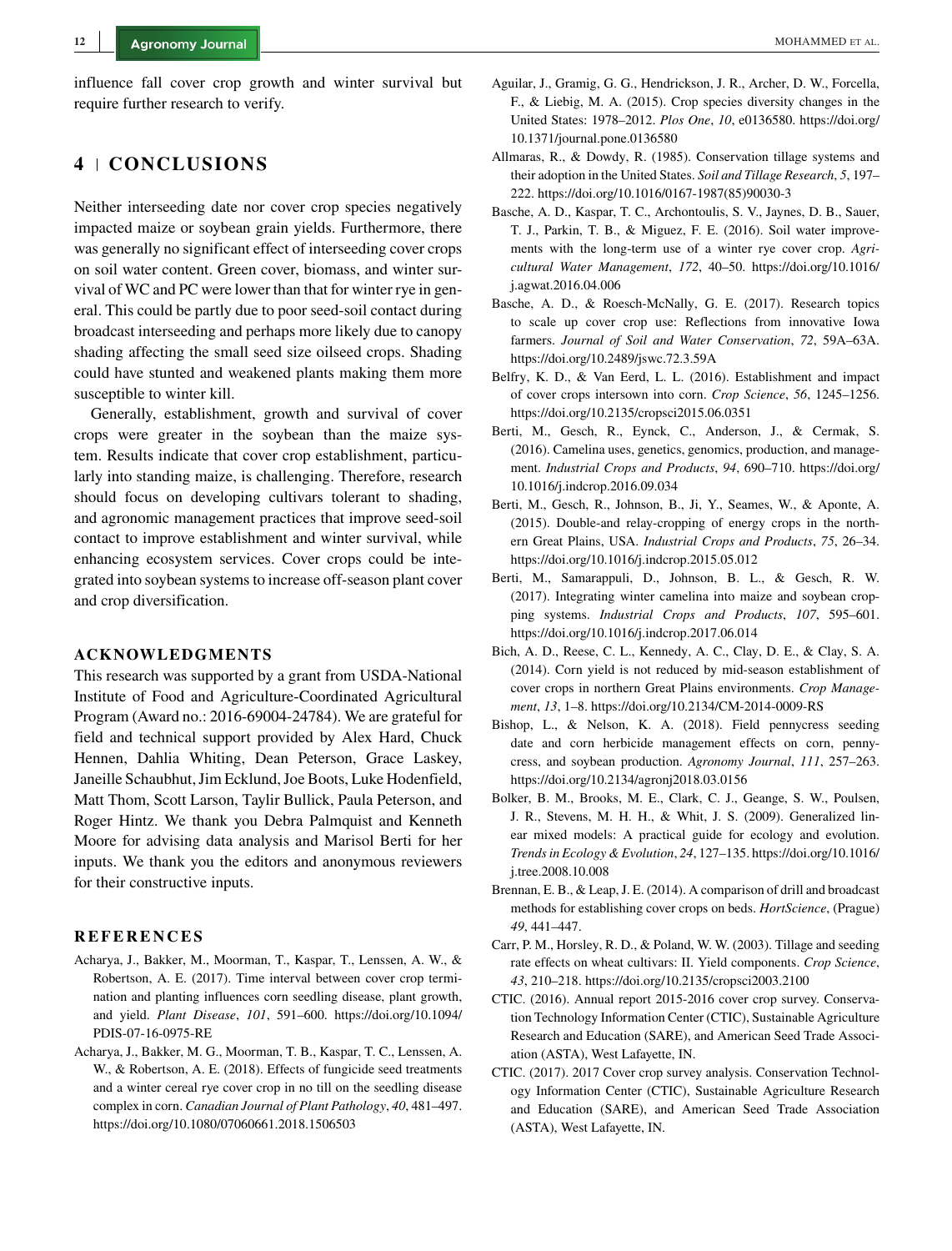- Dabney, S., Delgado, J., & Reeves, D. (2001). Using winter cover crops to improve soil and water quality. *Communications in Soil Science and Plant Analysis*, *32*, 1221–1250. [https://doi.org/10.1081/](https://doi.org/10.1081/CSS-100104110) [CSS-100104110](https://doi.org/10.1081/CSS-100104110)
- Davis, A., Hill, J., Chase, C., Johannes, A., & Liebman, M. (2012). Increasing cropping system diversity balances productivity. *Plos One*, *7*, e47149. [https://doi.org/10.1371/journal.pone.](https://doi.org/10.1371/journal.pone.0047149) [0047149](https://doi.org/10.1371/journal.pone.0047149)
- Dose, H. L., Eberle, C. A., Forcella, F., & Gesch, R. W. (2017). Early planting dates maximize winter annual field pennycress (*Thlaspi arvense* L.) yield and oil content. *Industrial Crops and Products*, *97*, 477–483.<https://doi.org/10.1016/j.indcrop.2016.12.039>
- Eberle, C. A., Thom, M. D., Nemec, K. T., Forcella, F., Lundgren, J. G., Gesch, R. W., … Eklund, J. J. (2015). Using pennycress, camelina, and canola cash cover crops to provision pollinators. *Industrial Crops and Products*, *75*, 20–25. [https://doi.org/10.1016/j.indcrop.2015.06.](https://doi.org/10.1016/j.indcrop.2015.06.026) [026](https://doi.org/10.1016/j.indcrop.2015.06.026)
- Erenstein, O. (2002). Crop residue mulching in tropical and semitropical countries: An evaluation of residue availability and other technological implications. *Soil and Tillage Research*, *67*, 115–133. [https://doi.org/10.1016/S0167-1987\(02\)00062-4](https://doi.org/10.1016/S0167-1987\05002\05100062-4)
- Fröhlich, A., & Rice, B. (2005). Evaluation of camelina sativa oil as a feedstock for biodiesel production. *Industrial Crops and Products*, *21*, 25–31.<https://doi.org/10.1016/j.indcrop.2003.12.004>
- Gesch, R. W., & Archer, D. (2013). Double-cropping with winter camelina in the northern Corn Belt to produce fuel and food. *Industrial Crops and Products*, *44*, 718–725. [https://doi.org/10.1016/](https://doi.org/10.1016/j.indcrop.2012.05.023) [j.indcrop.2012.05.023](https://doi.org/10.1016/j.indcrop.2012.05.023)
- Gesch, R. W., Archer, D., & Berti, M. (2014). Dual cropping winter camelina with soybean in the northern Corn Belt. *Agronomy Journal*, *106*, 1735–1745. [https://doi.org/10.2134/agronj14.](https://doi.org/10.2134/agronj14.0215) [0215](https://doi.org/10.2134/agronj14.0215)
- Gesch, R. W., & Cermak, S. (2011). Sowing date and tillage effects on fall-seeded camelina in the northern corn belt. *Agronomy Journal*, *103*, 980–987.<https://doi.org/10.2134/agronj2010.0485>
- Gesch, R. W., Matthees, H. L., Alvarez, A. L., & Gardner, R. D. (2018). Winter camelina: Crop growth, seed yield, and quality response to cultivar and seeding rate. *Crop Science*, *58*, 2089–2098. <https://doi.org/10.2135/cropsci2018.01.0018>
- Heaton, E. A., Schulte, L. A., Berti, M., Langeveld, H., Zegada-Lizarazu, W., Parrish, D., & Monti, A. (2013). Managing a second-generation crop portfolio through sustainable intensification: Examples from the USA and the EU. *Biofuels, Bioproducts and Biorefining*, *7*, 702–714. <https://doi.org/10.1002/bbb.1429>
- Johnson, G. A., Kantar, M. B., Betts, K. J., & Wyse, D. L. (2015). Field pennycress production and weed control in a double crop system with soybean in Minnesota. *Agronomy Journal*, *107*, 532–540. <https://doi.org/10.2134/agronj14.0292>
- Keske, C. M., Hoag, D. L., Brandess, A., & Johnson, J. J. (2013). Is it economically feasible for farmers to grow their own fuel? A study of Camelina sativa produced in the western United States as an on-farm biofuel. *Biomass Bioenergy*, *54*, 89–99. <https://doi.org/10.1016/j.biombioe.2013.03.015>
- Krueger, E. S., Ochsner, T. E., Porter, P. M., & Baker, J. M. (2011). Winter rye cover crop management influences on soil water, soil nitrate, and corn development. *Agronomy Journal*, *103*, 316–323. <https://doi.org/10.2134/agronj2010.0327>
- Liu, R., Wells, M. S., & Garcia, A. Garciay (2019). Cover crop potential of winter oilseed crops in the northern US Corn

Belt. *Archives of Agronomy and Soil Science*, *65*, 1845–1859. <https://doi.org/10.1080/03650340.2019.1578960>

- Miguez, F. E., & Bollero, G. A. (2005). Review of corn yield response under winter cover cropping systems using meta-analytic methods. *Crop Science*, *45*, 2318–2329. [https://doi.org/10.2135/](https://doi.org/10.2135/cropsci2005.0014) [cropsci2005.0014](https://doi.org/10.2135/cropsci2005.0014)
- Mohammed, Y. A., Chen, C., & Afshar, R. K. (2017). Nutrient requirements of camelina for biodiesel feedstock in central Montana. *Agronomy Journal*, *109*, 309–316. [https://doi.org/10.2134/](https://doi.org/10.2134/agronj2016.03.0163) [agronj2016.03.0163](https://doi.org/10.2134/agronj2016.03.0163)
- Myers, R., & Watts, C. (2015). Progress and perspectives with cover crops: Interpreting three years of farmer surveys on cover crops. *Journal of Soil and Water Conservation*, *70*, 125A–129A. <https://doi.org/10.2489/jswc.70.6.125A>
- Noland, R. L., Wells, M. S., Sheaffer, C. C., Baker, J. M., Martinson, K. L., & Coulter, J. A. (2018). Establishment and function of cover crops interseeded into corn. *Crop Science*, *58*, 863–873. <https://doi.org/10.2135/cropsci2017.06.0375>
- Odhiambo, J., & Bomke, A. (2007). Cover crop effects on spring soil water content and the implications for cover crop management in south coastal British Columbia. *Agricultural Water Management*, *88*, 92–98.<https://doi.org/10.1016/j.agwat.2006.09.001>
- Patrignani, A., & Ochsner, T. E. (2015). Canopeo: A powerful new tool for measuring fractional green canopy cover. *Agronomy Journal*, *107*, 2312–2320.<https://doi.org/10.2134/agronj15.0150>
- Phippen, W. B., & Phippen, M. E. (2012). Soybean seed yield and quality as a response to field pennycress residue. *Crop Science*, *52*, 2767– 2773.<https://doi.org/10.2135/cropsci2012.03.0192>
- Roesch-McNally, G. E., Arbuckle, J., & Tyndall, J. C. (2018). Barriers to implementing climate resilient agricultural strategies: The case of crop diversification in the US Corn Belt. *Global Environmental Change*, *48*, 206–215. [https://doi.org/10.1016/](https://doi.org/10.1016/j.gloenvcha.2017.12.002) [j.gloenvcha.2017.12.002](https://doi.org/10.1016/j.gloenvcha.2017.12.002)
- Ruffo, M. L., Bullock, D. G., & Bollero, G. A. (2004). Soybean yield as affected by biomass and nitrogen uptake of cereal rye in winter cover crop rotations. *Agronomy Journal*, *96*, 800–805. <https://doi.org/10.2134/agronj2004.0800>
- SAS Institute. (2014). SAS/STAT® 13.2 user's guide. SAS Inst., Cary, NC.
- Sindelar, A. J., Schmer, M. R., Gesch, R. W., Forcella, F., Eberle, C. A., Thom, M. D., … Archer, D. W. (2017). Winter oilseed production for biofuel in the US Corn Belt: Opportunities and limitations. *GCB Bioenergy*, *9*, 508–524.<https://doi.org/10.1111/gcbb.12297>
- Singer, J. W. (2008). Corn belt assessment of cover crop management and preferences. *Agronomy Journal*, *100*, 1670–1672. [https://doi.org/](https://doi.org/10.2134/agronj2008.0151) [10.2134/agronj2008.0151](https://doi.org/10.2134/agronj2008.0151)
- Snapp, S., Swinton, S., Labarta, R., Mutch, D., Black, J., Leep, R., … O'Neil, K. (2005). Evaluating cover crops for benefits, costs and performance within cropping system niches. *Agronomy Journal*, *97*, 322–332.<https://doi.org/10.2134/agronj2005.0322>
- Soil Science Division Staff. (2017). Soil survey manual. USDA Handb. 18. Gov. Printing Office, Washington, DC.
- Uchino, H., Iwama, K., Jitsuyama, Y., Yudate, T., & Nakamura, S. (2009). Yield losses of soybean and maize by competition with interseeded cover crops and weeds in organic-based cropping systems. *Field Crops Research*, *113*, 342–351. [https://doi.org/](https://doi.org/10.1016/j.fcr.2009.06.013) [10.1016/j.fcr.2009.06.013](https://doi.org/10.1016/j.fcr.2009.06.013)
- USDA-NASS. (2016). *Published crop-specific data layer*. Washington, DC: USDA-NASS.